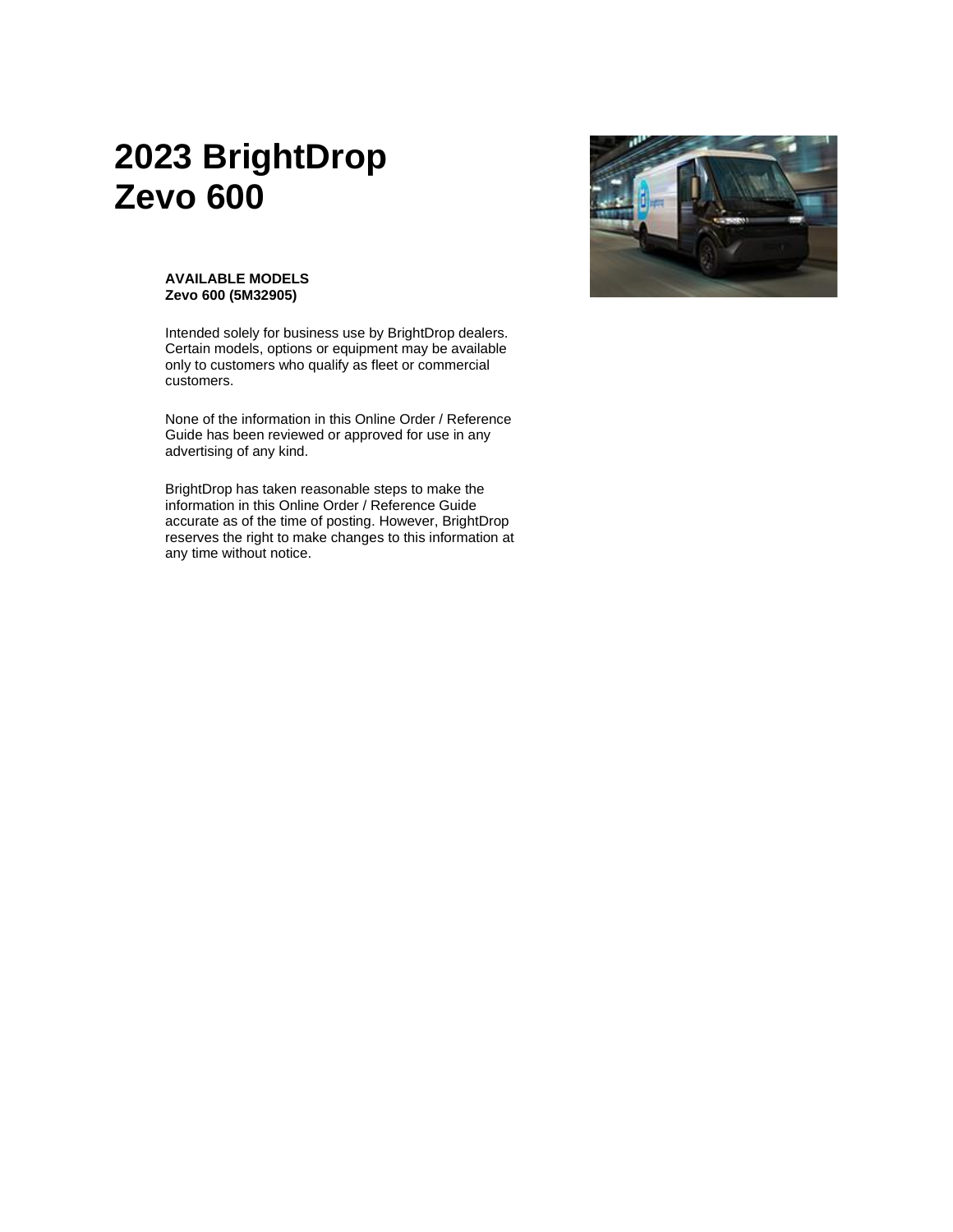$\overline{\phantom{a}}$ 

|                                           |                                    | $S =$ Standard Equipment A = Available $-(dashed)$ = Not Available D = ADI Available<br>$\blacksquare$ = Included in Equipment Group $\square$ = Included in Equipment Group but upgradeable                                                                                                                                                                      |                                          |
|-------------------------------------------|------------------------------------|-------------------------------------------------------------------------------------------------------------------------------------------------------------------------------------------------------------------------------------------------------------------------------------------------------------------------------------------------------------------|------------------------------------------|
|                                           |                                    | Codes listed in the shaded column titled Ref. Only RPO Code are for internal use only and should not be ordered.                                                                                                                                                                                                                                                  |                                          |
| Free<br><b>Flow</b><br><b>RPO</b><br>Code | Ref.<br>Only<br><b>RPO</b><br>Code | <b>Description</b>                                                                                                                                                                                                                                                                                                                                                | <b>Zevo 600</b><br>5M32905<br><b>EJY</b> |
|                                           | C68                                | Air conditioning, automatic climate control                                                                                                                                                                                                                                                                                                                       | S                                        |
|                                           | AR4                                | Airbags, dual-stage frontal, roof-rail side-impact and side-impact seat-mounted for driver                                                                                                                                                                                                                                                                        | S                                        |
|                                           | <b>IOK</b>                         | Audio system, Infotainment system with 13.4" diagonal HD color touchscreen, includes multi-touch<br>display, AM/FM stereo, Bluetooth streaming audio for music and most phones; featuring wireless<br>Android Auto and Apple CarPlay capability for compatible phones, advanced voice recognition,<br>personalized profiles for infotainment and vehicle settings | S                                        |
|                                           | <b>UQF</b>                         | Audio system feature, 2-speaker system                                                                                                                                                                                                                                                                                                                            | S                                        |
|                                           | <b>UBJ</b>                         | USB ports, 2, one type-A and one type-C, located within the instrument panel                                                                                                                                                                                                                                                                                      | S                                        |
|                                           | T <sub>8</sub> Z                   | Buckle to Drive, prevents vehicle from being shifted out of Park until driver seat belt is fastened;<br>times out after 20 seconds and encourages seat belt use, can be turned on and off with Fleet Driver<br>feature                                                                                                                                            | S                                        |
|                                           |                                    | Cargo tie downs, 8, fixed, rated at 1,000 lbs (453.59 kg) each                                                                                                                                                                                                                                                                                                    | S                                        |
|                                           | U80                                | Compass, digital                                                                                                                                                                                                                                                                                                                                                  | S                                        |
|                                           | K34                                | Cruise control, electronic with set and resume speed, steering wheel-mounted<br>1 - Upgraded to (KSG) Adaptive Cruise Control when (AS2) Active Safety Package 2 is ordered.                                                                                                                                                                                      | $S^1$                                    |
|                                           |                                    | Cup holders, 2 on driver side, 1 on curbside                                                                                                                                                                                                                                                                                                                      | S                                        |
|                                           |                                    | Delivery Mode, a feature that automates repetitive tasks for the driver to speed package delivery.<br>Includes turning on cabin lighting, unlocking bulkhead door and sounding the horn when vehicle is<br>shifted out of park.                                                                                                                                   | S                                        |
|                                           |                                    | Door locks, power                                                                                                                                                                                                                                                                                                                                                 | S                                        |
|                                           | <b>UDV</b>                         | Driver Information Center, 12.3" diagonal color screen                                                                                                                                                                                                                                                                                                            | S                                        |
|                                           |                                    | Fleet Driver, a configurable feature in the BrightDrop software platform that lets you activate<br>customizable vehicle settings to help encourage safe driving behavior. It can limit certain available<br>vehicle features and will prevent certain safety systems from being turned off.                                                                       | S                                        |
|                                           |                                    | Floor covering, front cabin area, all-weather durable                                                                                                                                                                                                                                                                                                             | S                                        |
|                                           | UE4                                | <b>Following Distance Indicator</b>                                                                                                                                                                                                                                                                                                                               | S                                        |
|                                           | UEU                                | <b>Forward Collision Alert</b>                                                                                                                                                                                                                                                                                                                                    | S                                        |
|                                           | <b>UHX</b>                         | Lane Keep Assist                                                                                                                                                                                                                                                                                                                                                  | S                                        |
|                                           |                                    | <b>LED lighting, 2, motion-sensing, cargo area</b>                                                                                                                                                                                                                                                                                                                | S                                        |
|                                           | <b>UIT</b>                         | <b>LED Reflective Windshield Collision Alert</b>                                                                                                                                                                                                                                                                                                                  | S                                        |
|                                           | UE <sub>1</sub>                    | <b>OnStar</b> connected services capable<br>1 - Terms and limitations apply. See gobrightdrop.com or dealer for details.                                                                                                                                                                                                                                          | $S^1$                                    |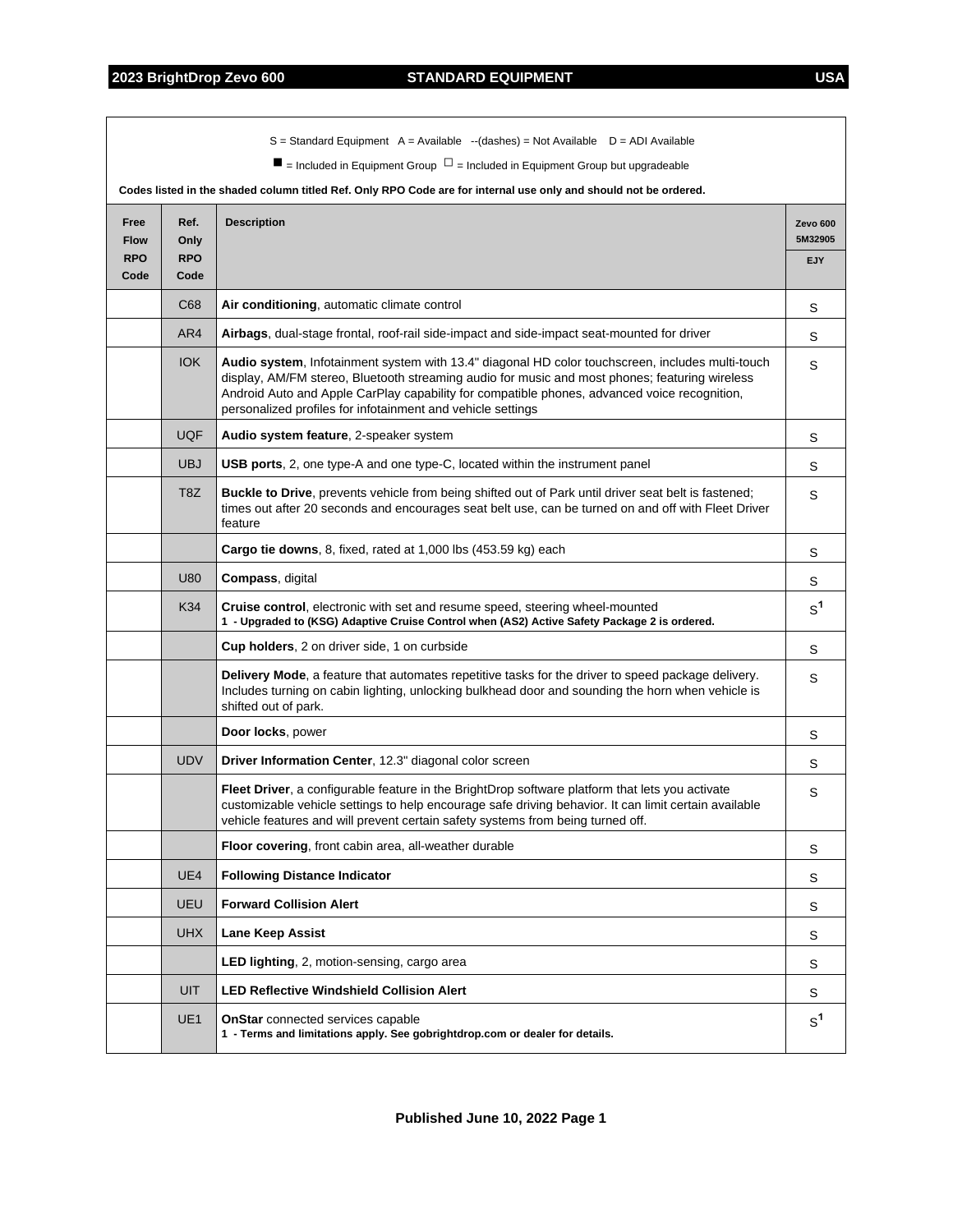| Free<br><b>Flow</b> | Ref.<br>Only       | <b>Description</b>                                                                                                                                        | Zevo 600<br>5M32905 |
|---------------------|--------------------|-----------------------------------------------------------------------------------------------------------------------------------------------------------|---------------------|
| <b>RPO</b><br>Code  | <b>RPO</b><br>Code |                                                                                                                                                           | EJY                 |
|                     | VVA                | Wi-Fi Hotspot capable<br>1 - Terms and limitations apply. See gobrightdrop.com or dealer for details.                                                     | S <sup>1</sup>      |
|                     | <b>UFA</b>         | Outside temperature display, located in the infotainment display                                                                                          | S                   |
|                     | <b>AYW</b>         | Bulkhead door, manual open/close                                                                                                                          | S                   |
|                     |                    | Pedestrian safety signal, automated external sound generator at low speeds alerts pedestrians of<br>vehicle presence in the front and rear of the vehicle | S                   |
|                     |                    | <b>Push Button Start</b>                                                                                                                                  | S                   |
|                     | KH <sub>8</sub>    | <b>Power outlet, auxiliary, 12-volt</b>                                                                                                                   | S                   |
|                     | <b>UVB</b>         | <b>HD Rear Vision Camera</b><br>1 - Upgraded to (UV2) HD Surround Vision when (AS2) Active Safety Package 2 is ordered.                                   | $S^1$               |
|                     | <b>CTT</b>         | <b>Rear Guidance</b>                                                                                                                                      | S                   |
|                     | PZ8                | <b>Step Bumper View</b>                                                                                                                                   | S                   |
|                     | <b>ATH</b>         | <b>Remote Keyless Entry</b>                                                                                                                               | S                   |
|                     |                    | Remote panic alarm                                                                                                                                        | S                   |
|                     | <b>BTV</b>         | Remote vehicle starter system                                                                                                                             | S                   |
|                     | A50                | Seat, front bucket, driver with 2-way headrest                                                                                                            | S                   |
|                     | A2U                | Seat adjuster, driver 6-way manual with manual lumbar support                                                                                             | S                   |
|                     | A70                | Seat belt, driver, 3-point                                                                                                                                | S                   |
|                     | <b>AEO</b>         | Seat belt pretensioner, driver                                                                                                                            | S                   |
|                     | 719                | Seat belt color, Black                                                                                                                                    | S                   |
|                     | <b>ASV</b>         | Sensor, humidity and windshield temperature                                                                                                               | S                   |
|                     |                    | Steering column, manual tilt and telescoping                                                                                                              | S                   |
|                     | NK <sub>5</sub>    | Steering wheel, urethane                                                                                                                                  | S                   |
|                     |                    | Storage bins, upper instrument panel on driver side, upper instrument panel on curbside, lower floor<br>area on curbside                                  | S                   |
|                     |                    | Storage, overhead console                                                                                                                                 | S                   |
|                     | <b>UTJ</b>         | Theft deterrent system, unauthorized entry                                                                                                                | S                   |
|                     | <b>UTV</b>         | Theft deterrent sensor, cargo area interior movement                                                                                                      | S                   |
|                     | <b>UTU</b>         | Theft deterrent sensor, vehicle inclination                                                                                                               | S                   |
|                     | <b>UJN</b>         | Tire Pressure Monitor System, auto learn, includes Tire Fill Alert (does not apply to spare tire)                                                         | S                   |
|                     | <b>VHM</b>         | Vehicle health management, provides advanced warning of vehicle issues                                                                                    | S                   |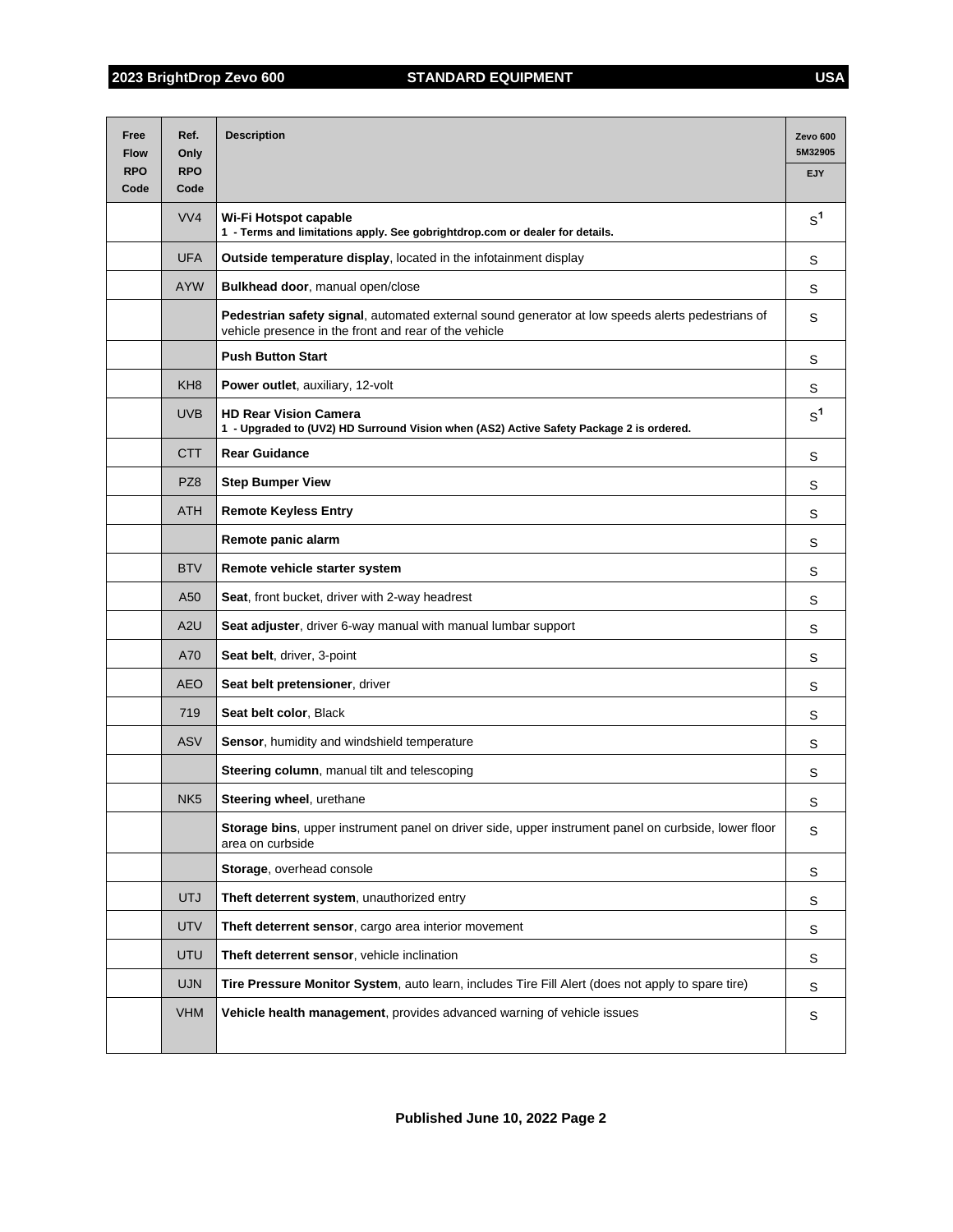| Free<br><b>Flow</b> | Ref.<br>Only       | <b>Description</b>                                                                                                                                 | Zevo 600<br>5M32905 |
|---------------------|--------------------|----------------------------------------------------------------------------------------------------------------------------------------------------|---------------------|
| <b>RPO</b><br>Code  | <b>RPO</b><br>Code |                                                                                                                                                    | <b>EJY</b>          |
|                     | <b>WLD</b>         | Window, remote express-down, driver-only                                                                                                           | S                   |
|                     | D <sub>5</sub> W   | Cargo door, roll-up, rear                                                                                                                          | S                   |
|                     |                    | Charge port lighting with charge indicator                                                                                                         | S                   |
|                     | <b>AKP</b>         | Glass, solar absorbing                                                                                                                             | S                   |
|                     | T83                | Headlamp control, automatic on and off                                                                                                             | S                   |
|                     |                    | Headlamps, LED with daytime running lamps and turn signals                                                                                         | S                   |
|                     | TQ <sub>5</sub>    | IntelliBeam, auto high beam                                                                                                                        | S                   |
|                     | U05                | Horn, dual-note                                                                                                                                    | S                   |
|                     |                    | Lamp, front, Smoked Amber roof marker, LED                                                                                                         | S                   |
|                     |                    | Lamp, rear, Red, roof marker, LED                                                                                                                  | S                   |
|                     | <b>DFB</b>         | Mirrors, outside, heated, power-adjustable, manual-folding                                                                                         | S                   |
|                     | UD <sub>5</sub>    | <b>Front and Rear Park Assist</b>                                                                                                                  | S                   |
|                     |                    | Rear hold bars, integrated                                                                                                                         | S                   |
|                     |                    | Rear step bumper                                                                                                                                   | S                   |
|                     |                    | Taillamps, LED                                                                                                                                     | S                   |
|                     | ZHQ                | Tire, spare LT245/75R17E all-season, blackwall                                                                                                     | S                   |
|                     | QHQ                | Tires, LT245/75R17E all-season, blackwall                                                                                                          | S                   |
|                     | NZ4                | Wheel, 17" (43.2 cm) steel spare, Black-painted                                                                                                    | S                   |
|                     | <b>PYN</b>         | Wheels, 17" (43.2 cm) steel, Black-painted                                                                                                         | S                   |
|                     |                    | Washer system, washer level sensor                                                                                                                 | S                   |
|                     | CE <sub>1</sub>    | <b>Wipers, front intermittent, Rainsense</b>                                                                                                       | S                   |
|                     |                    | <b>Auto Vehicle Hold</b>                                                                                                                           | S                   |
|                     | <b>ETJ</b>         | Battery, Ultium, 20 module pack (GM-estimated range 250 miles)                                                                                     | S                   |
|                     | K4F                | Battery, 12-volt with rundown protection, 800 cold-cranking amps with 80 amp-hour rating                                                           | S                   |
|                     | <b>J77</b>         | Brake, electronic parking                                                                                                                          | S                   |
|                     | <b>JSV</b>         | Brakes, 17" front and rear sliding caliper disc                                                                                                    | S                   |
|                     | <b>UHY</b>         | <b>Automatic Emergency Braking</b><br>1 - Upgraded to (UGN) Enhanced Automatic Emergency Braking when (AS2) Active Safety Package 2 is<br>ordered. | $S^1$               |
|                     | <b>UKJ</b>         | <b>Front Pedestrian Braking</b>                                                                                                                    | S                   |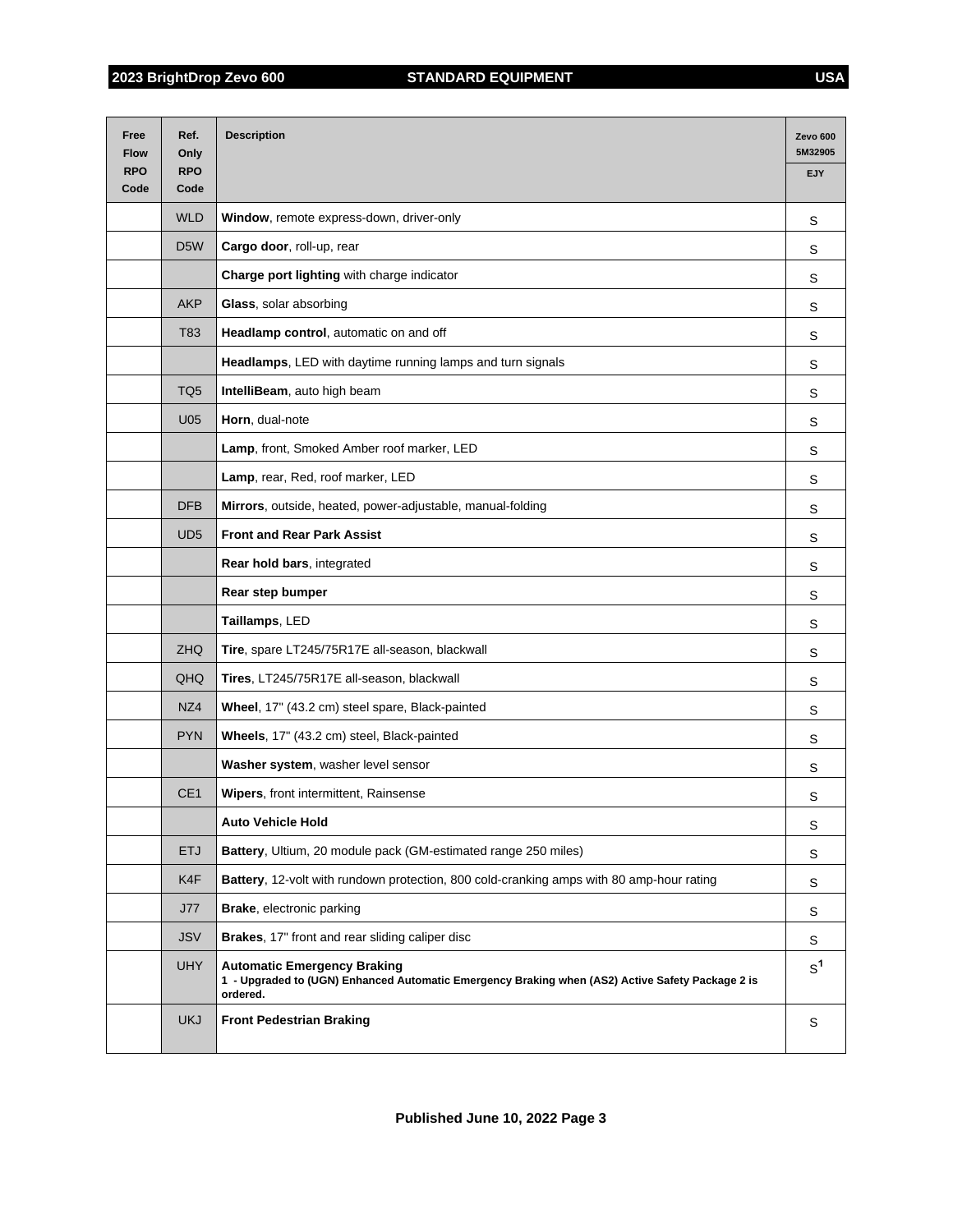| Free<br><b>Flow</b> | Ref.<br>Only       | <b>Description</b>                                                                                                                                                 | <b>Zevo 600</b><br>5M32905 |
|---------------------|--------------------|--------------------------------------------------------------------------------------------------------------------------------------------------------------------|----------------------------|
| <b>RPO</b><br>Code  | <b>RPO</b><br>Code |                                                                                                                                                                    | EJY                        |
|                     |                    |                                                                                                                                                                    |                            |
|                     |                    | <b>Regenerative braking</b>                                                                                                                                        | S                          |
|                     | <b>K28</b>         | Charging module, 11.5 kW high-voltage                                                                                                                              | S                          |
|                     | <b>XFD</b>         | Chassis drive line, All-Wheel Drive (AWD), electric front                                                                                                          | S                          |
|                     |                    | DC fast charging, 400 volt, up to 120 kW                                                                                                                           | S                          |
|                     | P <sub>8N</sub>    | Drive unit, rear, secondary, one motor, integrated inverter, no park                                                                                               | S                          |
|                     | <b>S80</b>         | Drive unit, front, primary, one motor, integrated inverter, open differential, park system                                                                         | S                          |
|                     | <b>EPH</b>         | Electronic Precision Shift, electronic transmission range selector with Low selection for throttle off<br>regenerative braking and one-pedal driving capability    | S                          |
|                     | NF <sub>6</sub>    | Emission system zero emission vehicle (ZEV)                                                                                                                        | S                          |
|                     |                    | Final drive ratio, 13.26:1 (X80F) front axle and 11.63:1 (X77R) rear axle                                                                                          | S                          |
|                     | C <sub>5F</sub>    | <b>GVWR, 9990 lbs. (4531 kg)</b>                                                                                                                                   | S                          |
|                     |                    | <b>One Pedal Driving</b>                                                                                                                                           | S                          |
|                     |                    | <b>StabiliTrak, stability control system with Traction Control and Hill Start Assist</b>                                                                           | S                          |
|                     | <b>XRJ</b>         | Ultium Drive System, Torque Vectoring eAWD (Electronic AWD), 2 motors (1 front and 1 rear<br>electric drive unit) 300 hp (225 kW) and 390 lb-ft (530 Nm) of torque | S                          |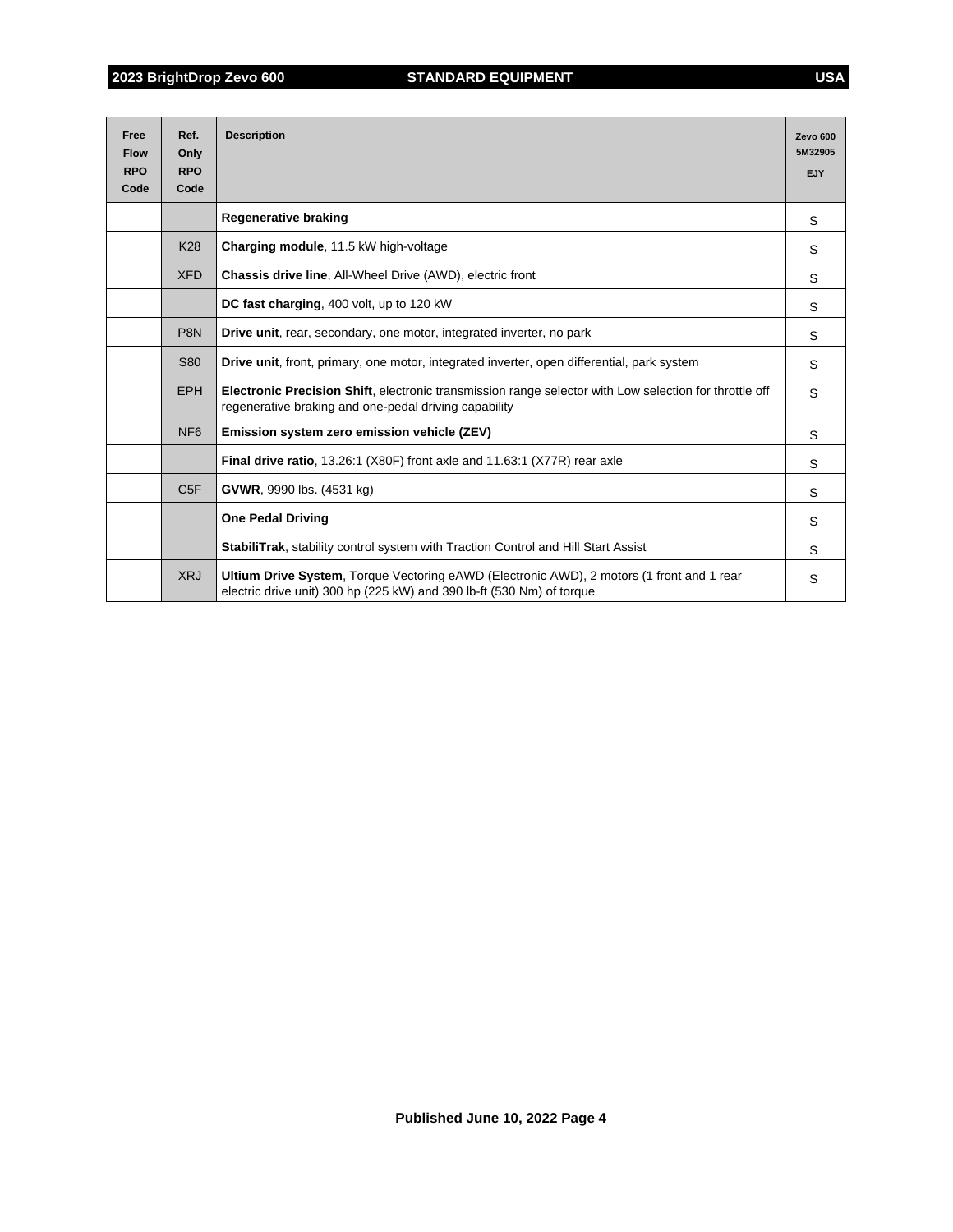|                                   |                            | $S =$ Standard Equipment A = Available --(dashes) = Not Available $D =$ ADI Available<br>$\blacksquare$ = Included in Equipment Group $\Box$ = Included in Equipment Group but upgradeable<br>Codes listed in the shaded column titled Ref. Only RPO Code are for internal use only and should not be ordered.                                                    |                            |
|-----------------------------------|----------------------------|-------------------------------------------------------------------------------------------------------------------------------------------------------------------------------------------------------------------------------------------------------------------------------------------------------------------------------------------------------------------|----------------------------|
| Free<br><b>Flow</b><br><b>RPO</b> | Ref.<br>Only<br><b>RPO</b> | <b>Description</b>                                                                                                                                                                                                                                                                                                                                                | Zevo 600<br>5M32905<br>EJY |
| Code                              | Code                       |                                                                                                                                                                                                                                                                                                                                                                   |                            |
| AS1                               |                            | Active Safety Package 1, includes (HS1) Safety Alert Seat, (UKI) Blind Zone Steering Assist and<br>(UFB) Rear Cross Traffic Braking                                                                                                                                                                                                                               | A                          |
| AS <sub>2</sub>                   |                            | Active Safety Package 2, includes (KSG) Adaptive Cruise Control, (UV2) HD Surround Vision,<br>(UGN) Enhanced Automatic Emergency Braking and (UVZ) Reverse Automatic Braking<br>1 - Requires (AS1) Active Safety Package 1.                                                                                                                                       | $A^1$                      |
| <b>PCH</b>                        |                            | Heat Package, includes (KAG) heated driver seat cushion and seatback, (NP5) leather-wrapped<br>steering wheel and (KI3) heated steering wheel                                                                                                                                                                                                                     | Α                          |
|                                   | C68                        | Air conditioning, automatic climate control                                                                                                                                                                                                                                                                                                                       | S                          |
|                                   | AR4                        | Airbags, dual-stage frontal, roof-rail side-impact and side-impact seat-mounted for driver                                                                                                                                                                                                                                                                        | S                          |
|                                   | AR <sub>8</sub>            | Airbags, roof-rail side-impact and side-impact seat-mounted for front passenger jump seat<br>1 - Included and only available with (ASP) front passenger jump seat.                                                                                                                                                                                                | $A^1$                      |
|                                   | <b>IOK</b>                 | Audio system, Infotainment system with 13.4" diagonal HD color touchscreen, includes multi-touch<br>display, AM/FM stereo, Bluetooth streaming audio for music and most phones; featuring wireless<br>Android Auto and Apple CarPlay capability for compatible phones, advanced voice recognition,<br>personalized profiles for infotainment and vehicle settings | S                          |
|                                   | <b>UQF</b>                 | Audio system feature, 2-speaker system                                                                                                                                                                                                                                                                                                                            | S                          |
|                                   | <b>UBJ</b>                 | <b>USB ports, 2, one type-A and one type-C, located within the instrument panel</b>                                                                                                                                                                                                                                                                               | S                          |
|                                   | <b>UKI</b>                 | <b>Blind Zone Steering Assist</b><br>1 - Included and only available with (AS1) Active Safety Package 1.                                                                                                                                                                                                                                                          | $A^1$                      |
|                                   | T <sub>8</sub> Z           | Buckle to Drive, prevents vehicle from being shifted out of Park until driver seat belt is fastened;<br>times out after 20 seconds and encourages seat belt use, can be turned on and off with Fleet Driver<br>feature                                                                                                                                            | S                          |
|                                   |                            | Cargo tie downs, 8, fixed, rated at 1,000 lbs (453.59 kg) each                                                                                                                                                                                                                                                                                                    | S                          |
|                                   | U80                        | Compass, digital                                                                                                                                                                                                                                                                                                                                                  | S                          |
|                                   | K34                        | Cruise control, electronic with set and resume speed, steering wheel-mounted<br>1 - Upgraded to (KSG) Adaptive Cruise Control when (AS2) Active Safety Package 2 is ordered.                                                                                                                                                                                      | $S^1$                      |
|                                   | <b>KSG</b>                 | <b>Adaptive Cruise Control</b><br>1 - Included and only available with (AS2) Active Safety Package 2.                                                                                                                                                                                                                                                             | $A^1$                      |
|                                   |                            | Cup holders, 2 on driver side, 1 on curbside                                                                                                                                                                                                                                                                                                                      | S                          |
|                                   |                            | Delivery Mode, a feature that automates repetitive tasks for the driver to speed package delivery.<br>Includes turning on cabin lighting, unlocking bulkhead door and sounding the horn when vehicle is<br>shifted out of park.                                                                                                                                   | S                          |
|                                   |                            | Door locks, power                                                                                                                                                                                                                                                                                                                                                 | S                          |
|                                   | <b>UDV</b>                 | Driver Information Center, 12.3" diagonal color screen                                                                                                                                                                                                                                                                                                            | S                          |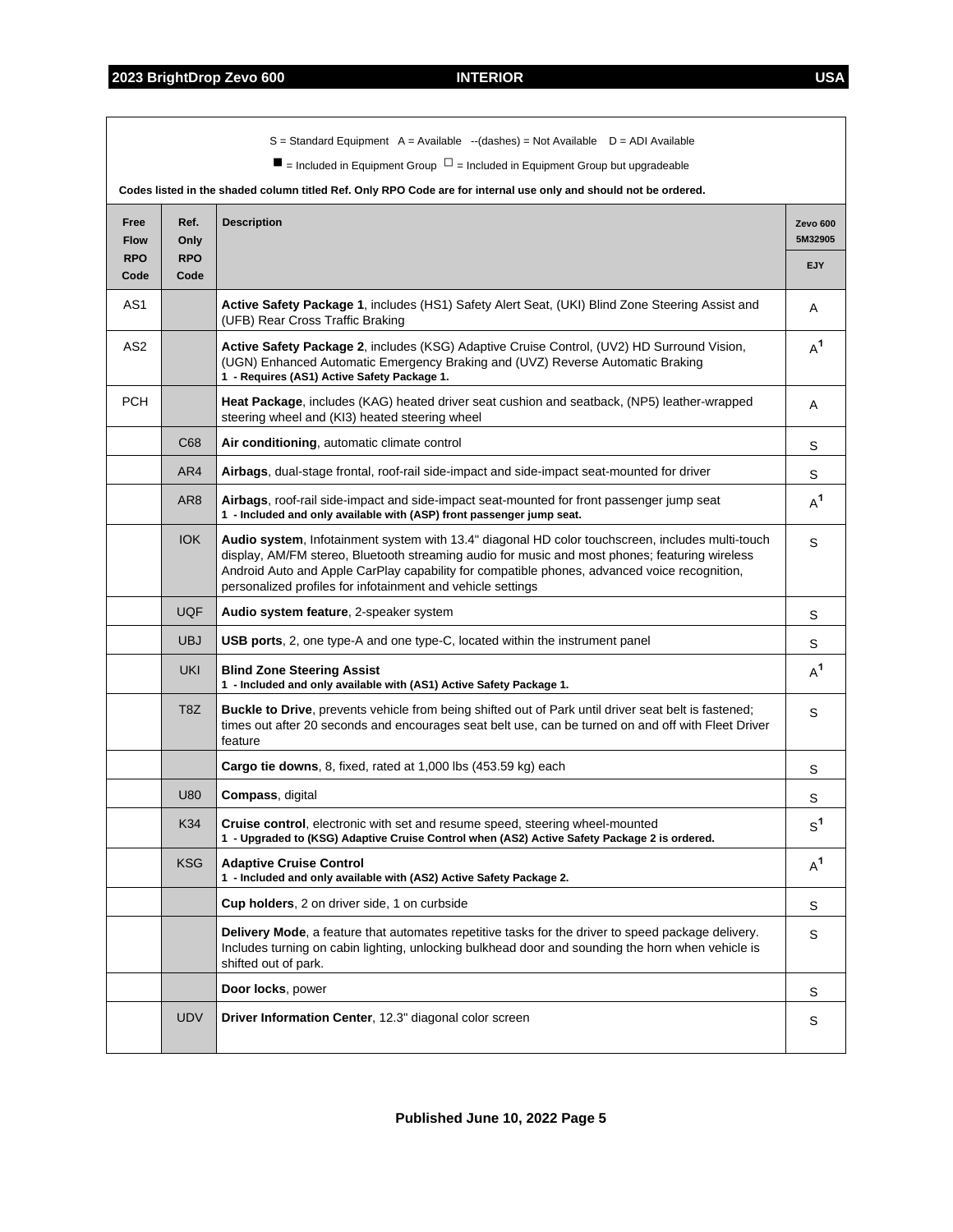| Free<br><b>Flow</b> | Ref.<br>Only       | <b>Description</b>                                                                                                                                                                                                                                                                                                                                                                                                                                                                                                                                                                                                                        | Zevo <sub>600</sub><br>5M32905 |
|---------------------|--------------------|-------------------------------------------------------------------------------------------------------------------------------------------------------------------------------------------------------------------------------------------------------------------------------------------------------------------------------------------------------------------------------------------------------------------------------------------------------------------------------------------------------------------------------------------------------------------------------------------------------------------------------------------|--------------------------------|
| <b>RPO</b><br>Code  | <b>RPO</b><br>Code |                                                                                                                                                                                                                                                                                                                                                                                                                                                                                                                                                                                                                                           | <b>EJY</b>                     |
| VS <sub>6</sub>     |                    | <b>Fire extinguisher, 1.5 kg with mount</b><br>1 - Included with (PCM) Commercial Equipment Package/Black Exterior or (FEX) Commercial Equipment<br>Package/White Exterior.                                                                                                                                                                                                                                                                                                                                                                                                                                                               | $A^1$                          |
| VS <sub>1</sub>     |                    | <b>First aid kit</b><br>1 - Included with (PCM) Commercial Equipment Package/Black Exterior or (FEX) Commercial Equipment<br>Package/White Exterior.                                                                                                                                                                                                                                                                                                                                                                                                                                                                                      | $A^1$                          |
|                     |                    | Fleet Driver, a configurable feature in the BrightDrop software platform that lets you activate<br>customizable vehicle settings to help encourage safe driving behavior. It can limit certain available<br>vehicle features and will prevent certain safety systems from being turned off.                                                                                                                                                                                                                                                                                                                                               | S                              |
|                     |                    | Floor covering, front cabin area, all-weather durable                                                                                                                                                                                                                                                                                                                                                                                                                                                                                                                                                                                     | S                              |
| BG <sub>3</sub>     |                    | Floor covering, cargo area, composite, anti-slip, high-durability                                                                                                                                                                                                                                                                                                                                                                                                                                                                                                                                                                         | Α                              |
|                     | UE4                | <b>Following Distance Indicator</b>                                                                                                                                                                                                                                                                                                                                                                                                                                                                                                                                                                                                       | S                              |
|                     | UEU                | <b>Forward Collision Alert</b>                                                                                                                                                                                                                                                                                                                                                                                                                                                                                                                                                                                                            | S                              |
| 5H1                 |                    | Key system, 2 additional key fobs<br>1 - Included with (PCM) Commercial Equipment Package/Black Exterior or (FEX) Commercial Equipment<br>Package/White Exterior.                                                                                                                                                                                                                                                                                                                                                                                                                                                                         | $A^1$                          |
|                     | <b>UHX</b>         | <b>Lane Keep Assist</b>                                                                                                                                                                                                                                                                                                                                                                                                                                                                                                                                                                                                                   | S                              |
|                     |                    | LED lighting, 2, motion-sensing, cargo area                                                                                                                                                                                                                                                                                                                                                                                                                                                                                                                                                                                               | S                              |
|                     | UIT                | <b>LED Reflective Windshield Collision Alert</b>                                                                                                                                                                                                                                                                                                                                                                                                                                                                                                                                                                                          | S                              |
|                     | UE <sub>1</sub>    | <b>OnStar</b> connected services capable<br>1 - Terms and limitations apply. See gobrightdrop.com or dealer for details.                                                                                                                                                                                                                                                                                                                                                                                                                                                                                                                  | S <sup>1</sup>                 |
|                     | VV <sub>4</sub>    | Wi-Fi Hotspot capable<br>1 - Terms and limitations apply. See gobrightdrop.com or dealer for details.                                                                                                                                                                                                                                                                                                                                                                                                                                                                                                                                     | $S^1$                          |
| P <sub>1</sub> S    |                    | OnStar, Additional 21 months of OnStar Assurance. Provides up to 21 months of OnStar<br>Assurance service in addition to the 3 months of complimentary Safety & Security coverage that is<br>included in the price of the vehicle. Total Fleet OnStar service duration is up to 24 months. OnStar<br>plan, working electrical system, cell reception and GPS signal required. OnStar links to emergency<br>services. See OnStar.com/BusinessSolutions for details and limitations.<br>1 - Requires (UE1) OnStar. Fleet or Government order types only. Not available with P1T or a ship-to of<br>Guam, Puerto Rico or the Virgin Islands. | $A^1$                          |
| P <sub>1</sub> T    |                    | OnStar, Additional 33 months of OnStar Assurance. Provides up to 33 months of OnStar<br>Assurance service in addition to the 3 months of complimentary Safety & Security coverage that is<br>included in the price of the vehicle. Total Fleet OnStar service duration is up to 36 months. OnStar<br>plan, working electrical system, cell reception and GPS signal required. OnStar links to emergency<br>services. See OnStar.com/BusinessSolutions for details and limitations.<br>1 - Requires (UE1) OnStar. Fleet or Government order types only. Not available with P1S or a ship-to of<br>Guam, Puerto Rico or the Virgin Islands. | $A^1$                          |
|                     | <b>UFA</b>         | <b>Outside temperature display, located in the infotainment display</b>                                                                                                                                                                                                                                                                                                                                                                                                                                                                                                                                                                   | S                              |
|                     | <b>AYW</b>         | Bulkhead door, manual open/close                                                                                                                                                                                                                                                                                                                                                                                                                                                                                                                                                                                                          | S                              |
| BHA                 |                    | <b>Bulkhead door, automatic open/manual close</b>                                                                                                                                                                                                                                                                                                                                                                                                                                                                                                                                                                                         | Α                              |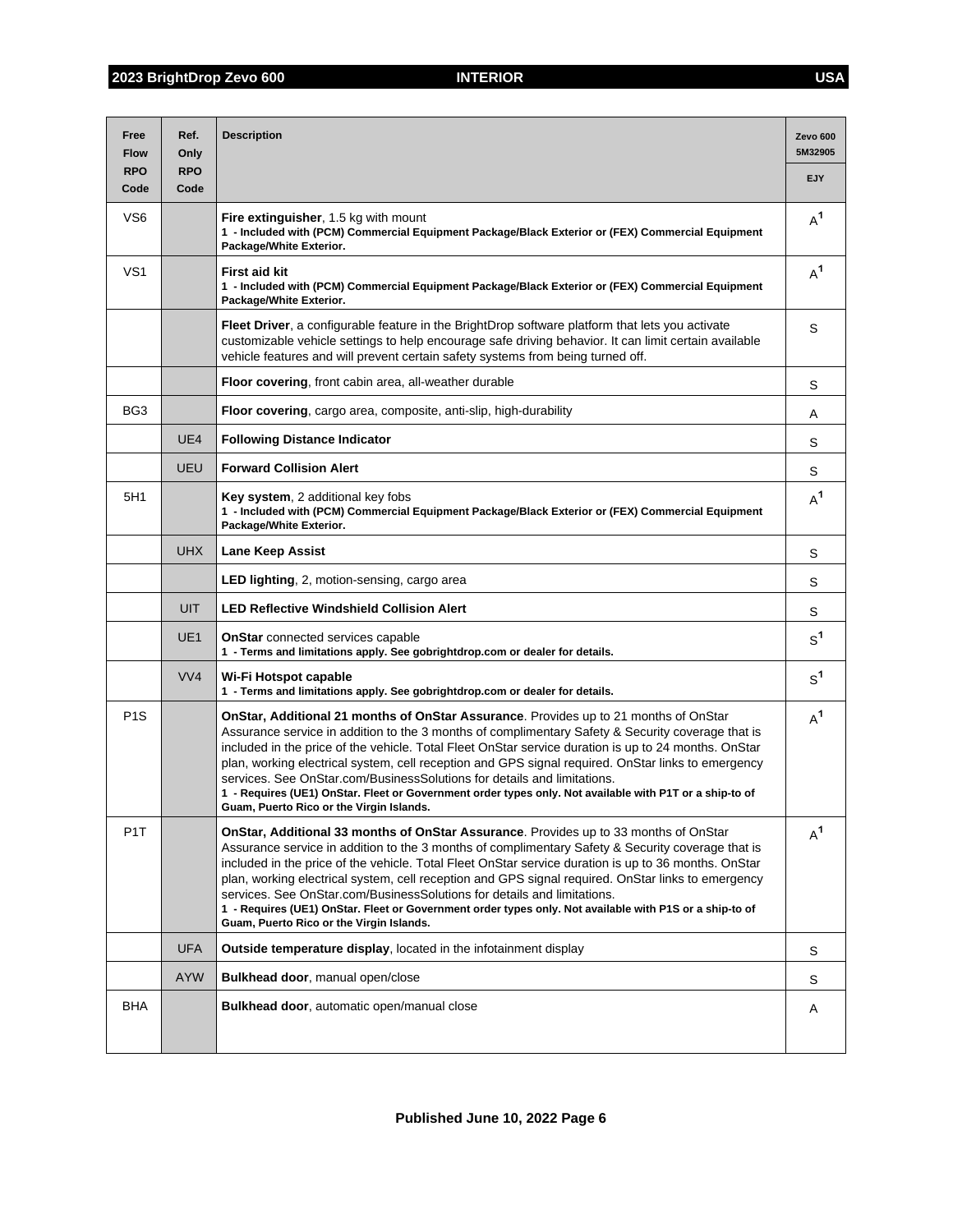| Free<br><b>Flow</b> | Ref.<br>Only       | <b>Description</b>                                                                                                                                                                            | Zevo 600<br>5M32905 |
|---------------------|--------------------|-----------------------------------------------------------------------------------------------------------------------------------------------------------------------------------------------|---------------------|
| <b>RPO</b><br>Code  | <b>RPO</b><br>Code |                                                                                                                                                                                               | <b>EJY</b>          |
|                     |                    | <b>Pedestrian safety signal</b> , automated external sound generator at low speeds alerts pedestrians of<br>vehicle presence in the front and rear of the vehicle                             | S                   |
|                     |                    | <b>Push Button Start</b>                                                                                                                                                                      | S                   |
|                     | KH <sub>8</sub>    | Power outlet, auxiliary, 12-volt                                                                                                                                                              | S                   |
| KI4                 |                    | Power outlets, two, 110-volt, located in upper instrument panel bin and on cargo area bulkhead wall                                                                                           | Α                   |
|                     | <b>UVB</b>         | <b>HD Rear Vision Camera</b><br>1 - Upgraded to (UV2) HD Surround Vision when (AS2) Active Safety Package 2 is ordered.                                                                       | $S^1$               |
|                     | UV <sub>2</sub>    | <b>HD Surround Vision</b><br>1 - Included and only available with (AS2) Active Safety Package 2.                                                                                              | $A^1$               |
|                     | <b>CTT</b>         | <b>Rear Guidance</b>                                                                                                                                                                          | S                   |
|                     | PZ8                | <b>Step Bumper View</b>                                                                                                                                                                       | S                   |
|                     | <b>ATH</b>         | <b>Remote Keyless Entry</b>                                                                                                                                                                   | S                   |
|                     |                    | Remote panic alarm                                                                                                                                                                            | S                   |
|                     | <b>BTV</b>         | Remote vehicle starter system                                                                                                                                                                 | S                   |
|                     | HS <sub>1</sub>    | <b>Safety Alert Seat</b><br>1 - Included and only available with (AS1) Active Safety Package 1.                                                                                               | $A^1$               |
|                     | A50                | <b>Seat, front bucket, driver with 2-way headrest</b>                                                                                                                                         | S                   |
| <b>ASP</b>          |                    | Seat, front passenger jump, includes (AIA) front passenger jump seat, 3-point seat belt and (AR8)<br>roof-rail side-impact and side-impact seat-mounted airbags for front passenger jump seat | A                   |
|                     | <b>KAG</b>         | Seat, heated driver cushion and seatback<br>1 - Included and only available with (PCH) Heat Package.                                                                                          | $A^1$               |
|                     | A2U                | Seat adjuster, driver 6-way manual with manual lumbar support                                                                                                                                 | S                   |
|                     | A70                | Seat belt, driver, 3-point                                                                                                                                                                    | S                   |
|                     | <b>AIA</b>         | Seat belt, front passenger jump seat, 3-point<br>1 - Included and only available with (ASP) front passenger jump seat.                                                                        | $A^1$               |
|                     | <b>AEO</b>         | Seat belt pretensioner, driver                                                                                                                                                                | S                   |
|                     | 719                | Seat belt color, Black                                                                                                                                                                        | S                   |
| 379                 |                    | Seat belt color, Orange<br>1 - Included with (PCM) Commercial Equipment Package/Black Exterior or (FEX) Commercial Equipment<br>Package/White Exterior.                                       | $A^1$               |
|                     | <b>ASV</b>         | Sensor, humidity and windshield temperature                                                                                                                                                   | S                   |
| <b>FSE</b>          |                    | Spare fuse kit<br>1 - Included with (PCM) Commercial Equipment Package/Black Exterior or (FEX) Commercial Equipment<br>Package/White Exterior.                                                | $A^1$               |
|                     |                    | <b>Steering column, manual tilt and telescoping</b>                                                                                                                                           | S                   |
|                     | NK <sub>5</sub>    | <b>Steering wheel, urethane</b>                                                                                                                                                               | S                   |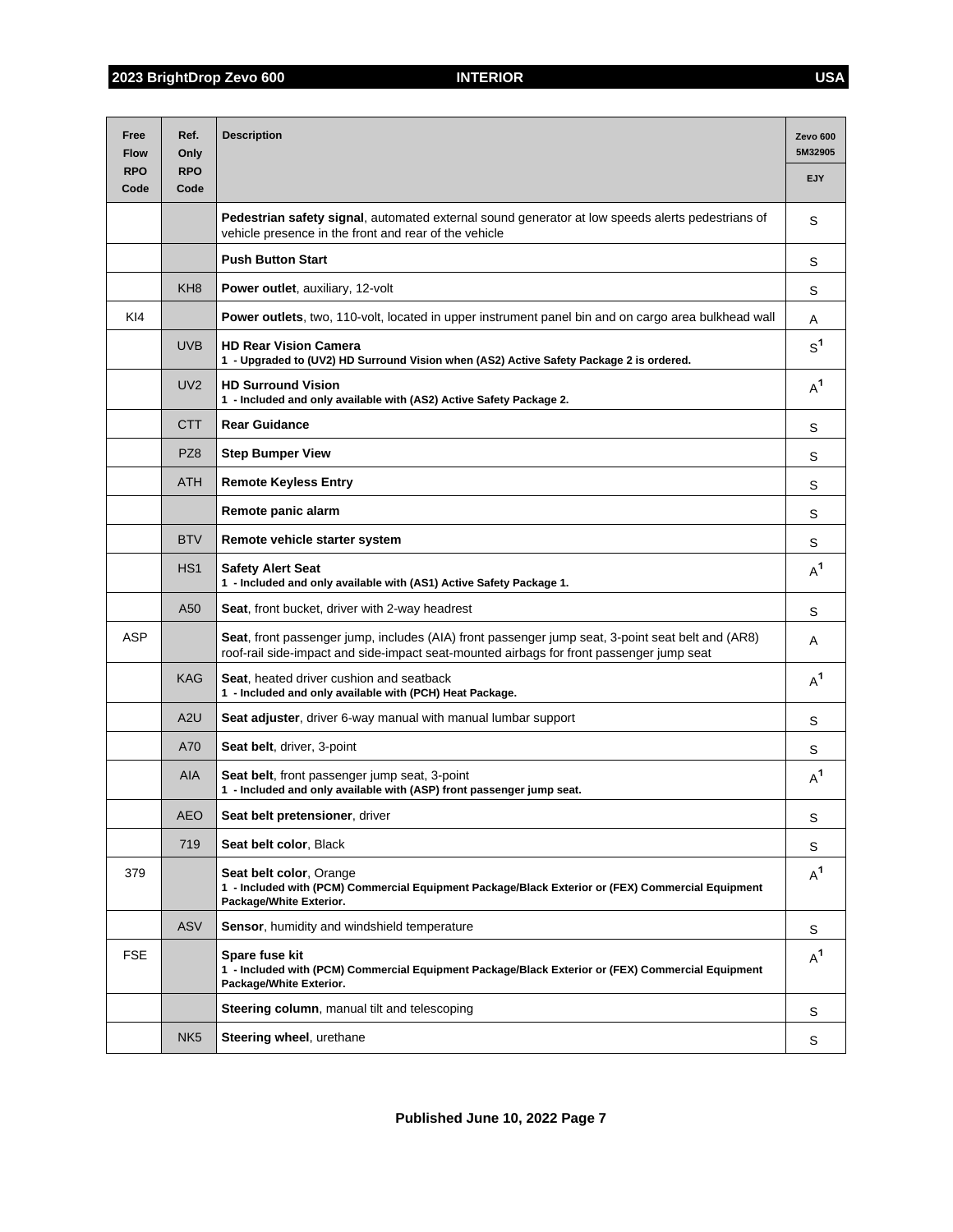| Free<br><b>Flow</b> | Ref.<br>Only       | <b>Description</b>                                                                                                       | Zevo 600<br>5M32905 |
|---------------------|--------------------|--------------------------------------------------------------------------------------------------------------------------|---------------------|
| <b>RPO</b><br>Code  | <b>RPO</b><br>Code |                                                                                                                          | <b>EJY</b>          |
|                     | NP <sub>5</sub>    | Steering wheel, leather-wrapped<br>1 - Included and only available with (PCH) Heat Package.                              | $A^1$               |
|                     | K13                | Steering wheel, heated<br>1 - Included and only available with (PCH) Heat Package.                                       | $A^1$               |
|                     |                    | Storage bins, upper instrument panel on driver side, upper instrument panel on curbside, lower floor<br>area on curbside | S                   |
|                     |                    | Storage, overhead console                                                                                                | S                   |
|                     | <b>UTJ</b>         | Theft deterrent system, unauthorized entry                                                                               | S                   |
|                     | <b>UTV</b>         | <b>Theft deterrent sensor, cargo area interior movement</b>                                                              | S                   |
|                     | <b>UTU</b>         | Theft deterrent sensor, vehicle inclination                                                                              | S                   |
|                     | <b>UJN</b>         | Tire Pressure Monitor System, auto learn, includes Tire Fill Alert (does not apply to spare tire)                        | S                   |
|                     | <b>VHM</b>         | Vehicle health management, provides advanced warning of vehicle issues                                                   | S                   |
|                     | <b>WLD</b>         | Window, remote express-down, driver-only                                                                                 | S                   |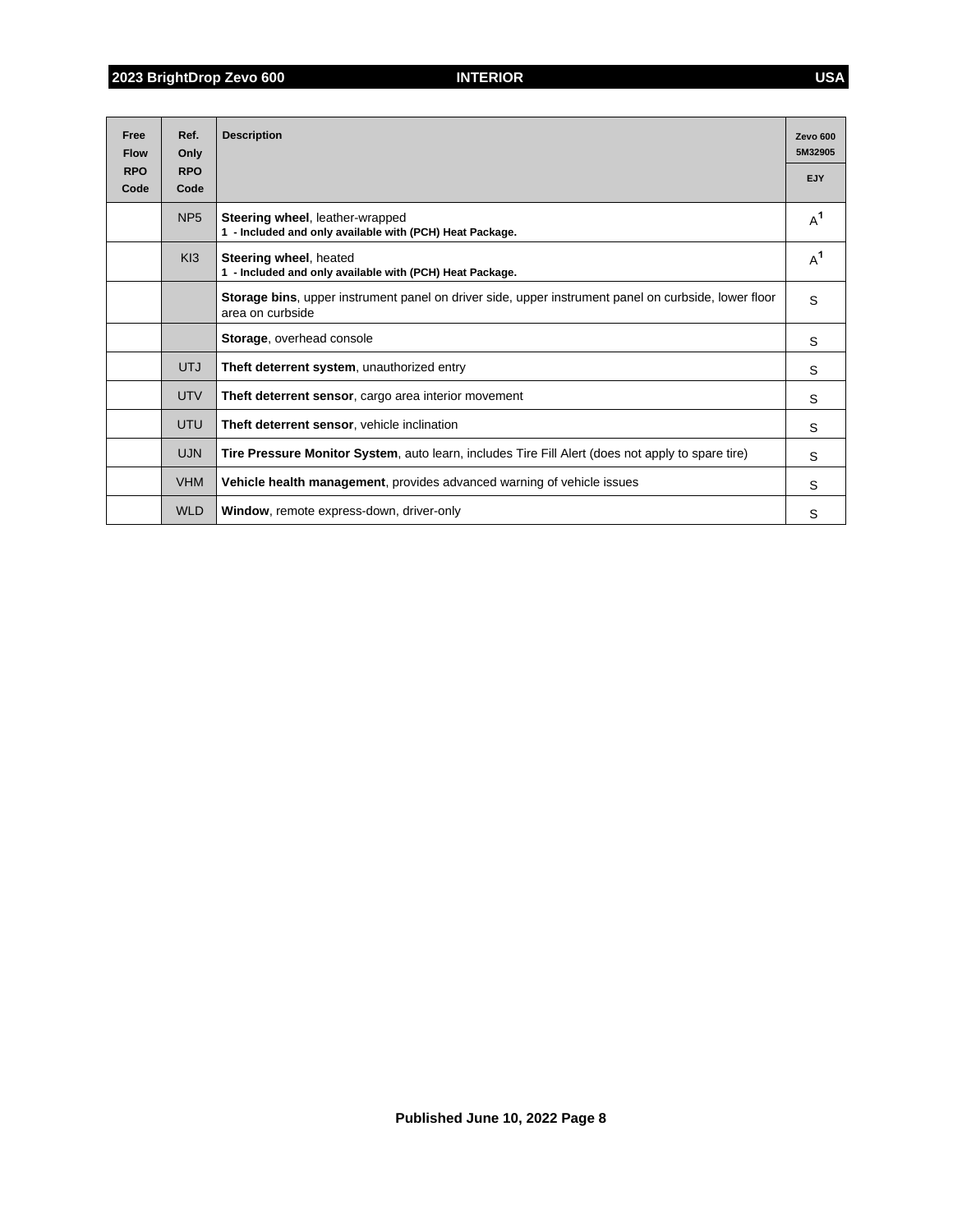$\overline{1}$ 

|                     |                    | $S =$ Standard Equipment A = Available --(dashes) = Not Available D = ADI Available<br>$\blacksquare$ = Included in Equipment Group $\Box$ = Included in Equipment Group but upgradeable                                                                                                                                                                                                                                                                               |                     |
|---------------------|--------------------|------------------------------------------------------------------------------------------------------------------------------------------------------------------------------------------------------------------------------------------------------------------------------------------------------------------------------------------------------------------------------------------------------------------------------------------------------------------------|---------------------|
|                     |                    | Codes listed in the shaded column titled Ref. Only RPO Code are for internal use only and should not be ordered.                                                                                                                                                                                                                                                                                                                                                       |                     |
| Free<br><b>Flow</b> | Ref.<br>Only       | <b>Description</b>                                                                                                                                                                                                                                                                                                                                                                                                                                                     | Zevo 600<br>5M32905 |
| <b>RPO</b><br>Code  | <b>RPO</b><br>Code |                                                                                                                                                                                                                                                                                                                                                                                                                                                                        | EJY                 |
| <b>PCM</b>          |                    | Commercial Equipment Package/Black Exterior, includes (379) Orange seat belt color, (5H1) 2<br>additional key fobs, (VS1) first aid kit, (VS6) fire extinguisher, (TD1) safety reflector triangle kit, (VH4)<br>rear splash guards and (FSE) spare fuse kit<br>1 - Not available with (FEX) Commercial Equipment Package/White Exterior.                                                                                                                               | $A^1$               |
| <b>FEX</b>          |                    | <b>Commercial Equipment Package/White Exterior, includes (GRO) Oyster White exterior color,</b><br>(RSF) 17" White-painted steel wheels, (RUF) 17" White-painted steel spare wheel, (379) Orange seat<br>belt color, (5H1) 2 additional key fobs, (VS1) first aid kit, (VS6) fire extinguisher, (TD1) safety reflector<br>triangle kit, (VH4) rear splash guards and (FSE) spare fuse kit<br>1 - Not available with (PCM) Commercial Equipment Package/Black Exterior. | $A^1$               |
| <b>PCL</b>          |                    | Exterior Light Package, includes (DFC) outside, heated, power-adjustable, manual-folding mirrors<br>with puddle lamps and (UF2) exterior, overhead cargo door task light                                                                                                                                                                                                                                                                                               | A                   |
|                     | D <sub>5</sub> W   | Cargo door, roll-up, rear                                                                                                                                                                                                                                                                                                                                                                                                                                              | S                   |
|                     |                    | Charge port lighting with charge indicator                                                                                                                                                                                                                                                                                                                                                                                                                             | S                   |
|                     | <b>AKP</b>         | Glass, solar absorbing                                                                                                                                                                                                                                                                                                                                                                                                                                                 | S                   |
|                     | T83                | <b>Headlamp control, automatic on and off</b>                                                                                                                                                                                                                                                                                                                                                                                                                          | S                   |
|                     |                    | <b>Headlamps, LED with daytime running lamps and turn signals</b>                                                                                                                                                                                                                                                                                                                                                                                                      | S                   |
|                     | TQ5                | <b>IntelliBeam, auto high beam</b>                                                                                                                                                                                                                                                                                                                                                                                                                                     | S                   |
|                     | U <sub>05</sub>    | Horn, dual-note                                                                                                                                                                                                                                                                                                                                                                                                                                                        | S                   |
|                     | UF <sub>2</sub>    | <b>Lamp</b> , exterior, overhead cargo door task light<br>1 - Included and only available with (PCL) Exterior Light Package.                                                                                                                                                                                                                                                                                                                                           | $A^1$               |
|                     |                    | Lamp, front, Smoked Amber roof marker, LED                                                                                                                                                                                                                                                                                                                                                                                                                             | S                   |
|                     |                    | Lamp, rear, Red, roof marker, LED                                                                                                                                                                                                                                                                                                                                                                                                                                      | S                   |
| VK3                 |                    | License plate front mounting package (will be forced on orders with ship-to states that require a<br>front license plate)                                                                                                                                                                                                                                                                                                                                              | A                   |
| Q8E                 |                    | <b>Mechanical jack with tools</b><br>1 - Required for Rhode Island ship-to-state.                                                                                                                                                                                                                                                                                                                                                                                      | $A^1$               |
|                     | <b>DFB</b>         | Mirrors, outside, heated, power-adjustable, manual-folding                                                                                                                                                                                                                                                                                                                                                                                                             | S                   |
|                     | DFC                | <b>Mirrors</b> , outside, heated, power-adjustable, manual-folding with puddle lamps<br>1 - Included and only available with (PCL) Exterior Light Package.                                                                                                                                                                                                                                                                                                             | $A^1$               |
|                     | UD <sub>5</sub>    | <b>Front and Rear Park Assist</b>                                                                                                                                                                                                                                                                                                                                                                                                                                      | S                   |
|                     |                    | Rear hold bars, integrated                                                                                                                                                                                                                                                                                                                                                                                                                                             | S                   |
|                     |                    | Rear step bumper                                                                                                                                                                                                                                                                                                                                                                                                                                                       | S                   |
| CC4                 |                    | Roof, cargo area, translucent                                                                                                                                                                                                                                                                                                                                                                                                                                          | Α                   |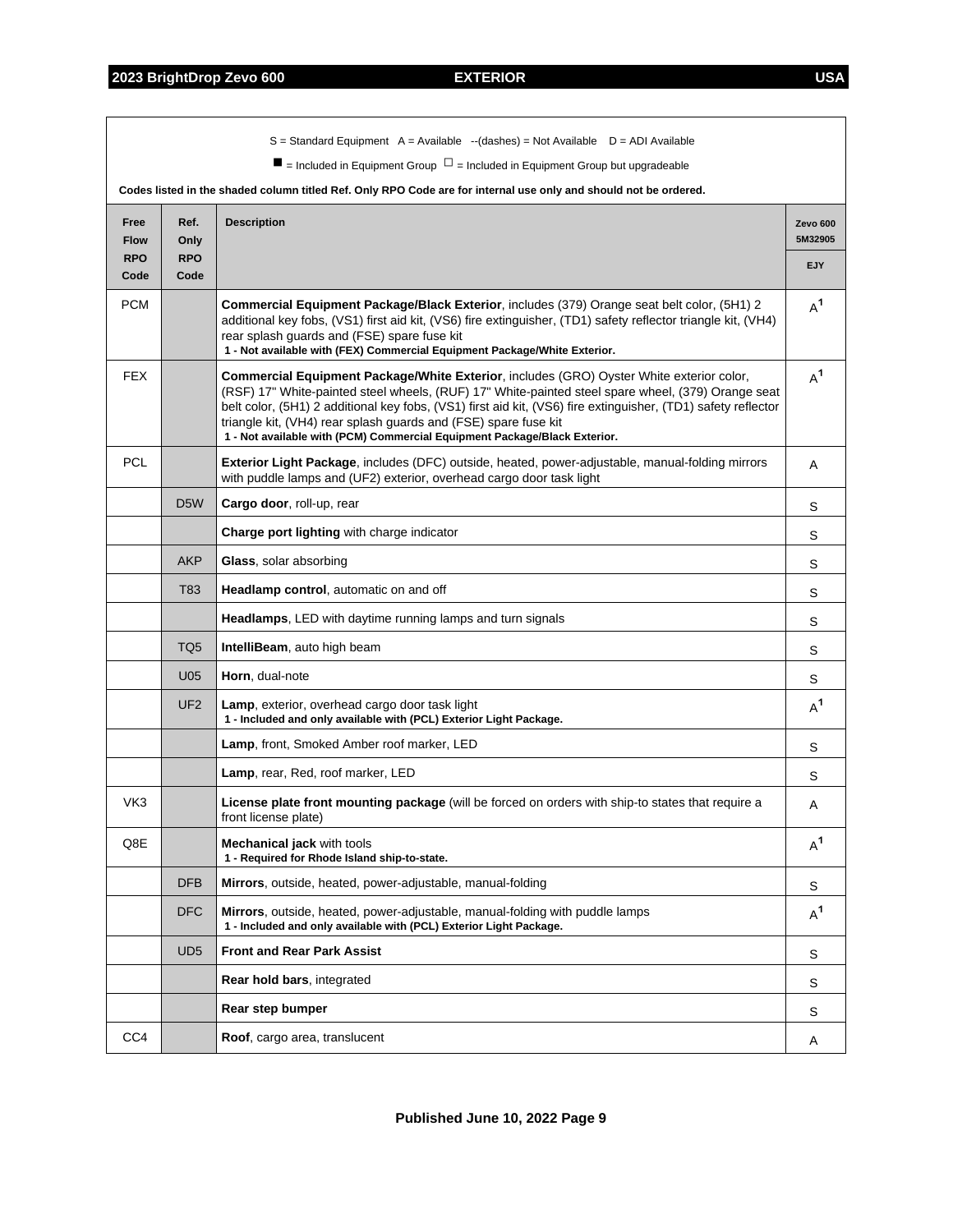| Free<br><b>Flow</b> | Ref.<br>Only       | <b>Description</b>                                                                                                                                                      | <b>Zevo 600</b><br>5M32905 |
|---------------------|--------------------|-------------------------------------------------------------------------------------------------------------------------------------------------------------------------|----------------------------|
| <b>RPO</b><br>Code  | <b>RPO</b><br>Code |                                                                                                                                                                         | <b>EJY</b>                 |
| TD <sub>1</sub>     |                    | Safety reflector triangle kit, set of 3<br>1 - Included with (PCM) Commercial Equipment Package/Black Exterior or (FEX) Commercial Equipment<br>Package/White Exterior. | $A^1$                      |
| VH <sub>4</sub>     |                    | Splash quards, rear<br>1 - Included with (PCM) Commercial Equipment Package/Black Exterior or (FEX) Commercial Equipment<br>Package/White Exterior.                     | $A^1$                      |
|                     |                    | Taillamps, LED                                                                                                                                                          | S                          |
|                     | <b>ZHO</b>         | Tire, spare LT245/75R17E all-season, blackwall                                                                                                                          | S                          |
|                     | QHQ                | Tires, LT245/75R17E all-season, blackwall                                                                                                                               | S                          |
|                     | NZ4                | Wheel, 17" (43.2 cm) steel spare, Black-painted                                                                                                                         | S                          |
|                     | <b>RUF</b>         | Wheel, 17" (43.2 cm) steel spare, White-painted<br>1 - Included and only available with (FEX) Commercial Equipment Package/White Exterior.                              | $A^1$                      |
|                     | <b>PYN</b>         | Wheels, 17" (43.2 cm) steel, Black-painted                                                                                                                              | S                          |
|                     | <b>RSF</b>         | Wheels, 17" (43.2 cm) steel, White-painted<br>1 - Included and only available with (FEX) Commercial Equipment Package/White Exterior.                                   | $A^1$                      |
|                     |                    | Washer system, washer level sensor                                                                                                                                      | S                          |
|                     | CE <sub>1</sub>    | <b>Wipers, front intermittent, Rainsense</b>                                                                                                                            | S                          |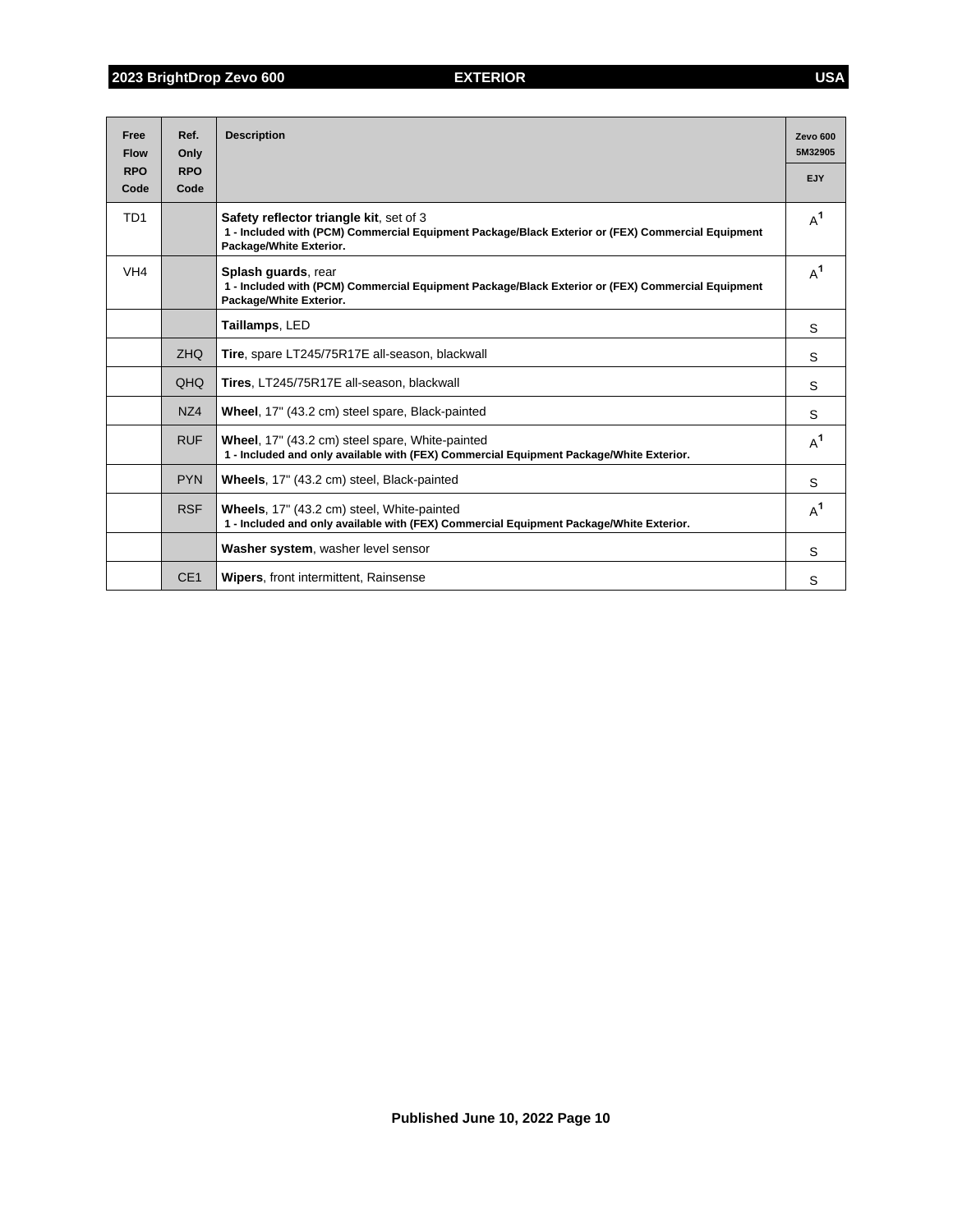|                                   |                                                  | $S =$ Standard Equipment A = Available --(dashes) = Not Available D = ADI Available<br>$\blacksquare$ = Included in Equipment Group $\Box$ = Included in Equipment Group but upgradeable<br>Codes listed in the shaded column titled Ref. Only RPO Code are for internal use only and should not be ordered. |                            |
|-----------------------------------|--------------------------------------------------|--------------------------------------------------------------------------------------------------------------------------------------------------------------------------------------------------------------------------------------------------------------------------------------------------------------|----------------------------|
| Free<br><b>Flow</b><br><b>RPO</b> | Ref.<br><b>Description</b><br>Only<br><b>RPO</b> |                                                                                                                                                                                                                                                                                                              | Zevo 600<br>5M32905<br>EJY |
| Code                              | Code                                             |                                                                                                                                                                                                                                                                                                              |                            |
|                                   |                                                  | <b>Auto Vehicle Hold</b>                                                                                                                                                                                                                                                                                     | S                          |
|                                   | <b>ETJ</b>                                       | Battery, Ultium, 20 module pack (GM-estimated range 250 miles)                                                                                                                                                                                                                                               | S                          |
|                                   | K4F                                              | Battery, 12-volt with rundown protection, 800 cold-cranking amps with 80 amp-hour rating                                                                                                                                                                                                                     | S                          |
|                                   | J77                                              | <b>Brake, electronic parking</b>                                                                                                                                                                                                                                                                             | S                          |
|                                   | <b>JSV</b>                                       | Brakes, 17" front and rear sliding caliper disc                                                                                                                                                                                                                                                              | S                          |
|                                   | <b>UHY</b>                                       | <b>Automatic Emergency Braking</b><br>1 - Upgraded to (UGN) Enhanced Automatic Emergency Braking when (AS2) Active Safety Package 2 is<br>ordered.                                                                                                                                                           | $S^1$                      |
|                                   | <b>UGN</b>                                       | <b>Enhanced Automatic Emergency Braking</b><br>1 - Included and only available with (AS2) Active Safety Package 2.                                                                                                                                                                                           | $A^1$                      |
|                                   | <b>UKJ</b>                                       | <b>Front Pedestrian Braking</b>                                                                                                                                                                                                                                                                              | S                          |
|                                   | <b>UFB</b>                                       | <b>Rear Cross Traffic Braking</b><br>1 - Included and only available with (AS1) Active Safety Package 1.                                                                                                                                                                                                     | $A^1$                      |
|                                   | <b>UVZ</b>                                       | <b>Reverse Automatic Braking</b><br>1 - Included and only available with (AS2) Active Safety Package 2.                                                                                                                                                                                                      | $A^1$                      |
|                                   |                                                  | Regenerative braking                                                                                                                                                                                                                                                                                         | S                          |
|                                   | <b>K28</b>                                       | Charging module, 11.5 kW high-voltage                                                                                                                                                                                                                                                                        | S                          |
|                                   | <b>XFD</b>                                       | Chassis drive line, All-Wheel Drive (AWD), electric front                                                                                                                                                                                                                                                    | S                          |
|                                   |                                                  | DC fast charging, 400 volt, up to 120 kW                                                                                                                                                                                                                                                                     | S                          |
|                                   | P <sub>8</sub> N                                 | <b>Drive unit, rear, secondary, one motor, integrated inverter, no park</b>                                                                                                                                                                                                                                  | S                          |
|                                   | <b>S80</b>                                       | <b>Drive unit, front, primary, one motor, integrated inverter, open differential, park system</b>                                                                                                                                                                                                            | S                          |
|                                   | EPH                                              | Electronic Precision Shift, electronic transmission range selector with Low selection for throttle off<br>regenerative braking and one-pedal driving capability                                                                                                                                              | S                          |
|                                   | NF <sub>6</sub>                                  | Emission system zero emission vehicle (ZEV)                                                                                                                                                                                                                                                                  | S                          |
| FE9                               |                                                  | Emissions, Federal requirements                                                                                                                                                                                                                                                                              | A                          |
| NE <sub>1</sub>                   |                                                  | Emissions, Connecticut, Delaware, Maine, Maryland, Massachusetts, New Jersey, New York,<br>Oregon, Pennsylvania, Rhode Island, Vermont and Washington state requirements                                                                                                                                     | Α                          |
| YF <sub>5</sub>                   |                                                  | <b>Emissions, California state requirements</b>                                                                                                                                                                                                                                                              | A                          |
|                                   |                                                  | Final drive ratio, 13.26:1 (X80F) front axle and 11.63:1 (X77R) rear axle                                                                                                                                                                                                                                    | S                          |
| <b>KYR</b>                        |                                                  | Governor, vehicle speed sensor, 65 MPH (104.6 kph)<br>1 - Not available with (KYW) 75 MPH governor.                                                                                                                                                                                                          | $A^1$                      |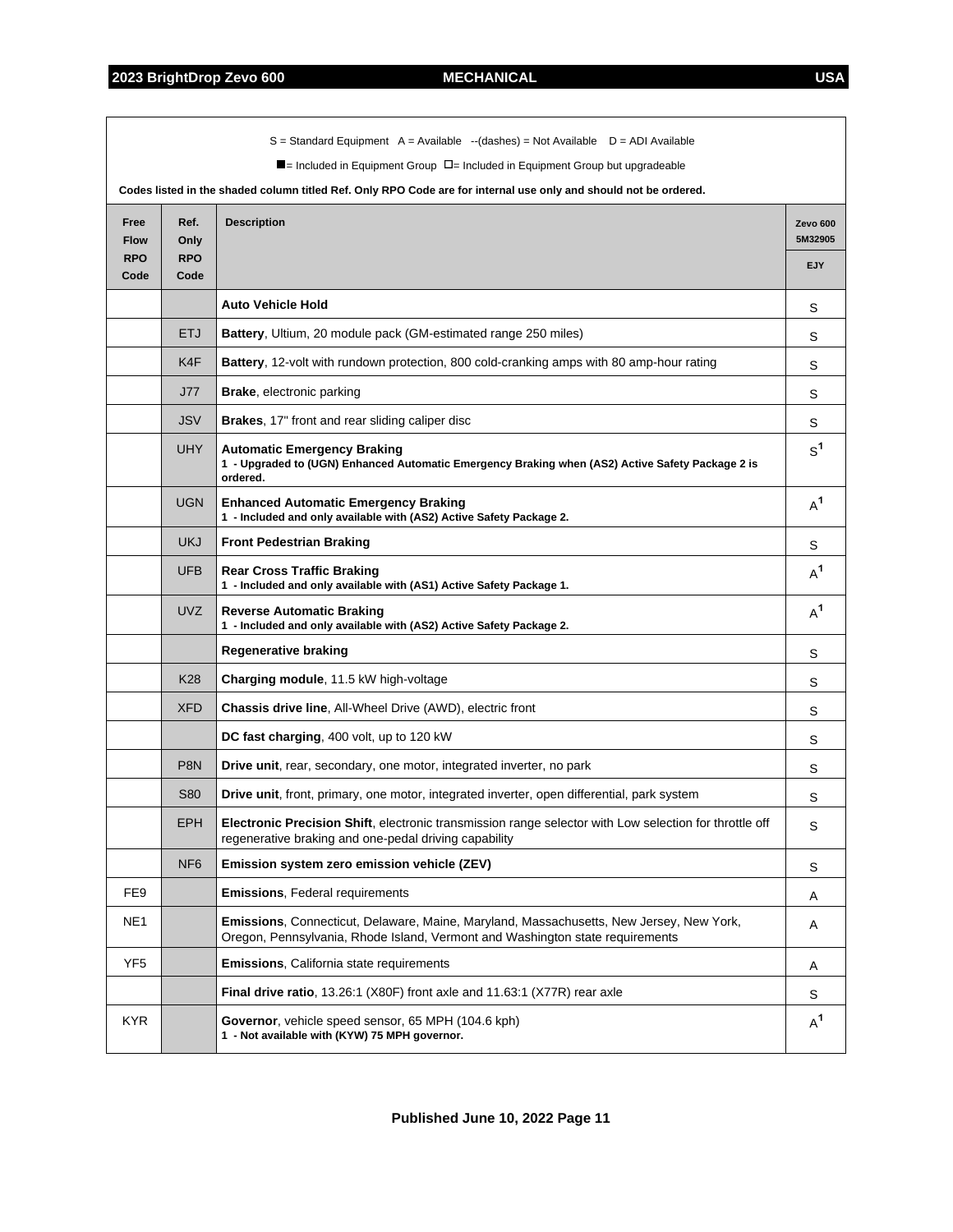| Free<br><b>Flow</b> | Ref.<br>Only    | <b>Description</b>                                                                                                                                                                                                                                                                                                                           | <b>Zevo 600</b><br>5M32905 |
|---------------------|-----------------|----------------------------------------------------------------------------------------------------------------------------------------------------------------------------------------------------------------------------------------------------------------------------------------------------------------------------------------------|----------------------------|
| <b>RPO</b>          | <b>RPO</b>      |                                                                                                                                                                                                                                                                                                                                              | EJY                        |
| Code                | Code            |                                                                                                                                                                                                                                                                                                                                              |                            |
| <b>KYW</b>          |                 | <b>Governor, vehicle speed sensor, 75 MPH (120.7 kph)</b><br>1 - Not available with (KYR) 65 MPH governor.                                                                                                                                                                                                                                   | $A^1$                      |
|                     | C <sub>5F</sub> | <b>GVWR, 9990 lbs. (4531 kg)</b>                                                                                                                                                                                                                                                                                                             | S                          |
| C7E                 |                 | <b>GVWR</b> , 11,000 lbs. (4990 kg)<br>1 - Requires (TD1) safety reflector triangle kit and (VS6) fire extinguisher.                                                                                                                                                                                                                         | $A^1$                      |
|                     |                 | <b>One Pedal Driving</b>                                                                                                                                                                                                                                                                                                                     | S                          |
|                     |                 | <b>StabiliTrak, stability control system with Traction Control and Hill Start Assist</b>                                                                                                                                                                                                                                                     | S                          |
| R <sub>6</sub> S    |                 | Towing Reimbursement Plan, 3 years/36,000 miles, BrightDrop will reimburse customer for actual<br>and reasonable towing expenses for warrantable repairs for a period of 3 years or 36,000 miles,<br>whichever comes first. Coverage begins on the date the vehicle is first delivered and ends at the<br>expiration of the coverage period. | A                          |
|                     | <b>XRJ</b>      | <b>Ultium Drive System, Torque Vectoring eAWD (Electronic AWD), 2 motors (1 front and 1 rear</b><br>electric drive unit) 300 hp (225 kW) and 390 lb-ft (530 Nm) of torque                                                                                                                                                                    | S                          |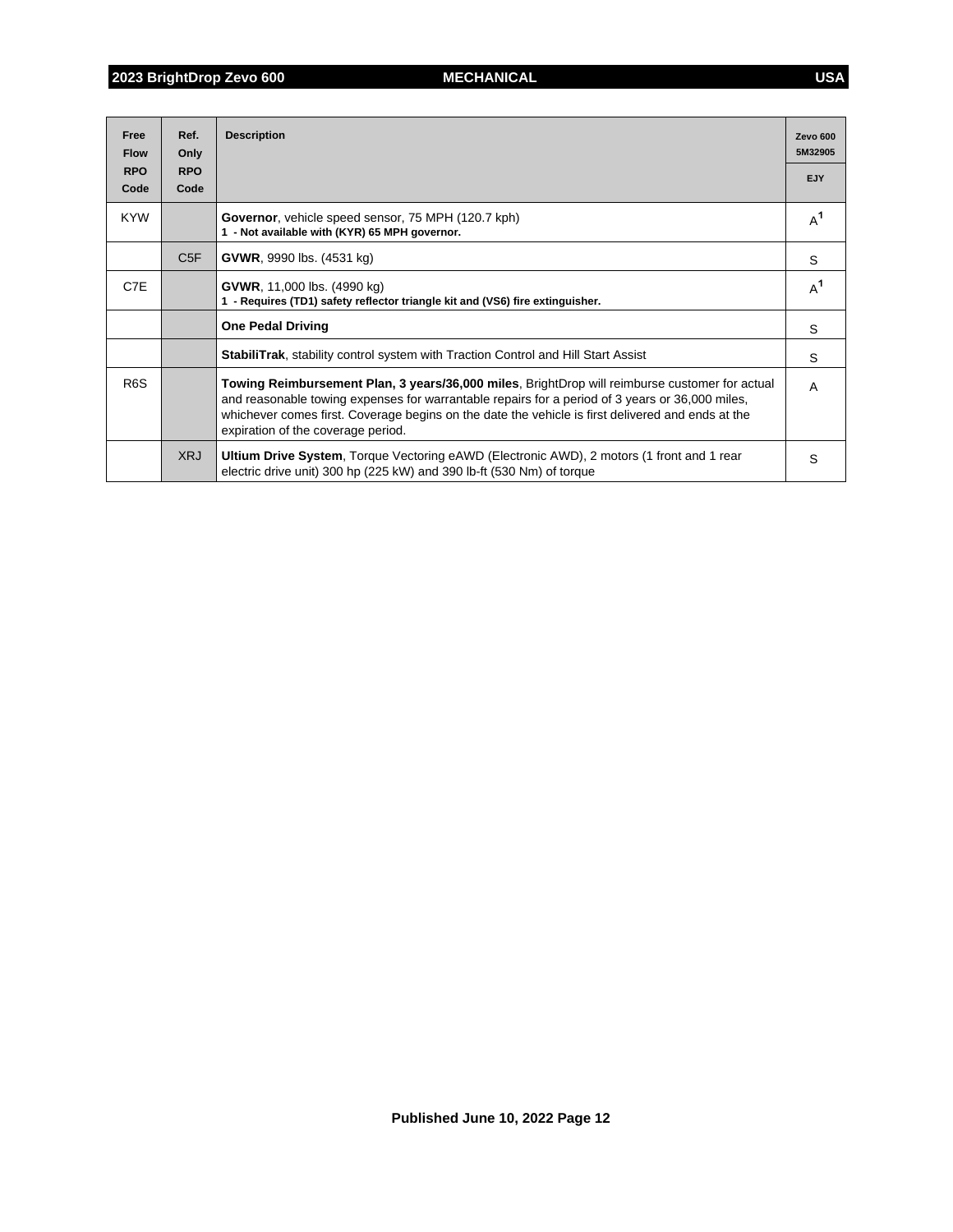**2023 BrightDrop Zevo 600 COLOR AND TRIM USA**

| $S =$ Standard Equipment A = Available --(dashes) = Not Available D = ADI Available<br>$\blacksquare$ = Included in Equipment Group $\Box$ = Included in Equipment Group but upgradeable |                  |                     |                  |                  |  |  |  |
|------------------------------------------------------------------------------------------------------------------------------------------------------------------------------------------|------------------|---------------------|------------------|------------------|--|--|--|
|                                                                                                                                                                                          |                  |                     |                  |                  |  |  |  |
|                                                                                                                                                                                          |                  | <b>Seat</b><br>Code | <b>Seat Trim</b> | <b>Interior</b>  |  |  |  |
| <b>Model</b>                                                                                                                                                                             | <b>Seat Type</b> |                     |                  | <b>Jet Black</b> |  |  |  |
| Front bucket, driver<br>Zevo 600                                                                                                                                                         |                  | A50                 | Cloth            | <b>HBA</b>       |  |  |  |
|                                                                                                                                                                                          |                  |                     |                  |                  |  |  |  |

| <b>Exterior</b><br><b>Solid Paint</b>                                                   | Color<br>Code | Touch Up<br><b>Paint Number</b> | <b>Interior</b><br><b>Jet Black</b> |  |
|-----------------------------------------------------------------------------------------|---------------|---------------------------------|-------------------------------------|--|
| <b>Black</b>                                                                            | <b>GBA</b>    | WA-8555                         | А                                   |  |
| Oyster White <sup>1</sup>                                                               | <b>GRO</b>    | WA-673G                         | A                                   |  |
| 1 - Included and only available with (FEX) Commercial Equipment Package/White Exterior. |               |                                 |                                     |  |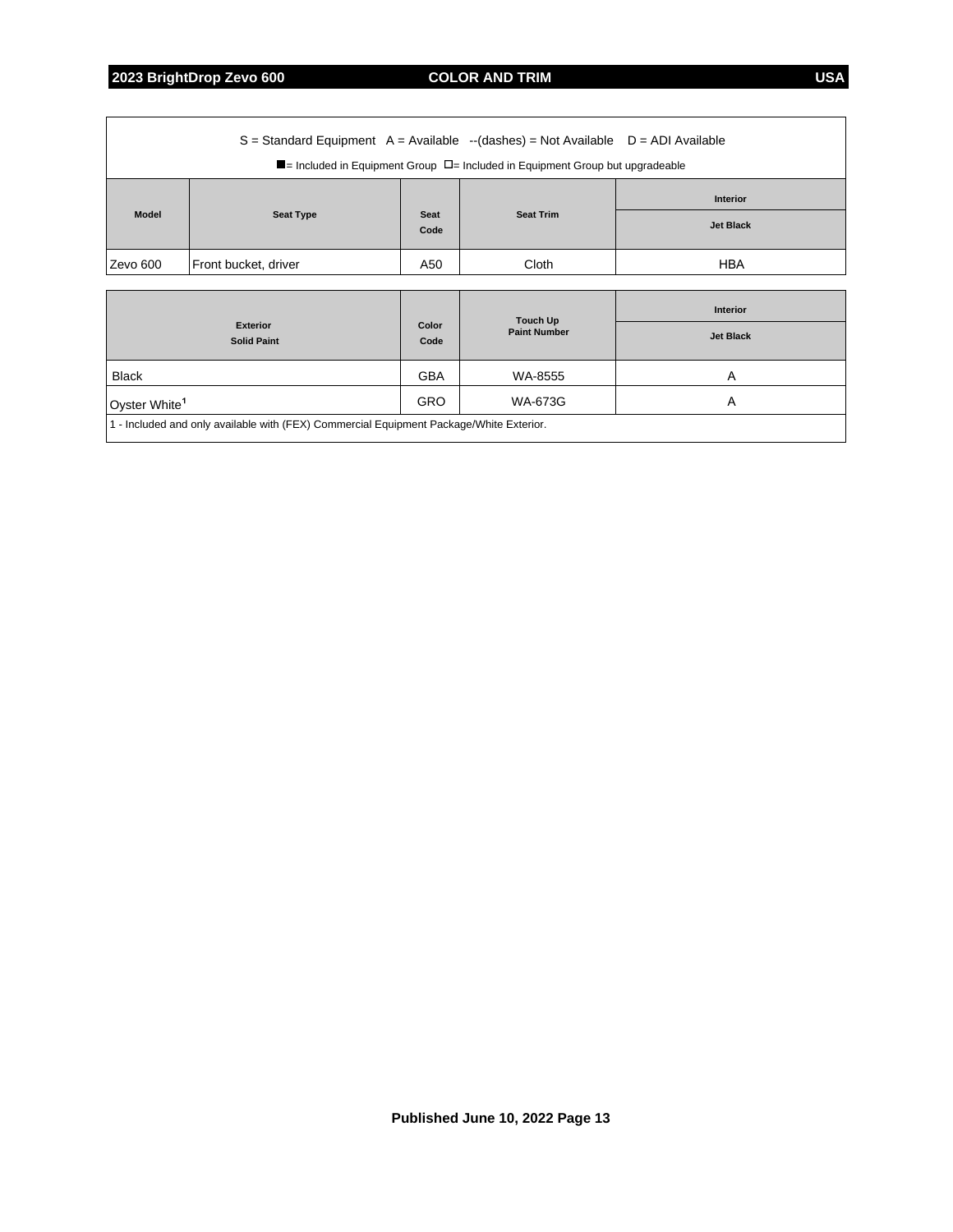|                                   | $S =$ Standard Equipment A = Available --(dashes) = Not Available D = ADI Available<br>$\blacksquare$ = Included in Equipment Group $\Box$ = Included in Equipment Group but upgradeable<br>Codes listed in the shaded column titled Ref. Only RPO Code are for internal use only and should not be ordered. |                                                                                                                        |                     |  |  |  |
|-----------------------------------|--------------------------------------------------------------------------------------------------------------------------------------------------------------------------------------------------------------------------------------------------------------------------------------------------------------|------------------------------------------------------------------------------------------------------------------------|---------------------|--|--|--|
| Free<br><b>Flow</b><br><b>RPO</b> | Ref.<br>Only<br><b>RPO</b>                                                                                                                                                                                                                                                                                   | <b>Description</b>                                                                                                     | Zevo 600<br>5M32905 |  |  |  |
| Code                              | Code                                                                                                                                                                                                                                                                                                         |                                                                                                                        | EJY                 |  |  |  |
| VSQ.                              |                                                                                                                                                                                                                                                                                                              | Ship Thru, Produced in Ingersoll, Ontario and shipped to Adrian Steel, Wentzville, MO<br>(Dealer Invoice = $$300.00$ ) | A                   |  |  |  |

**Published June 10, 2022 Page 14**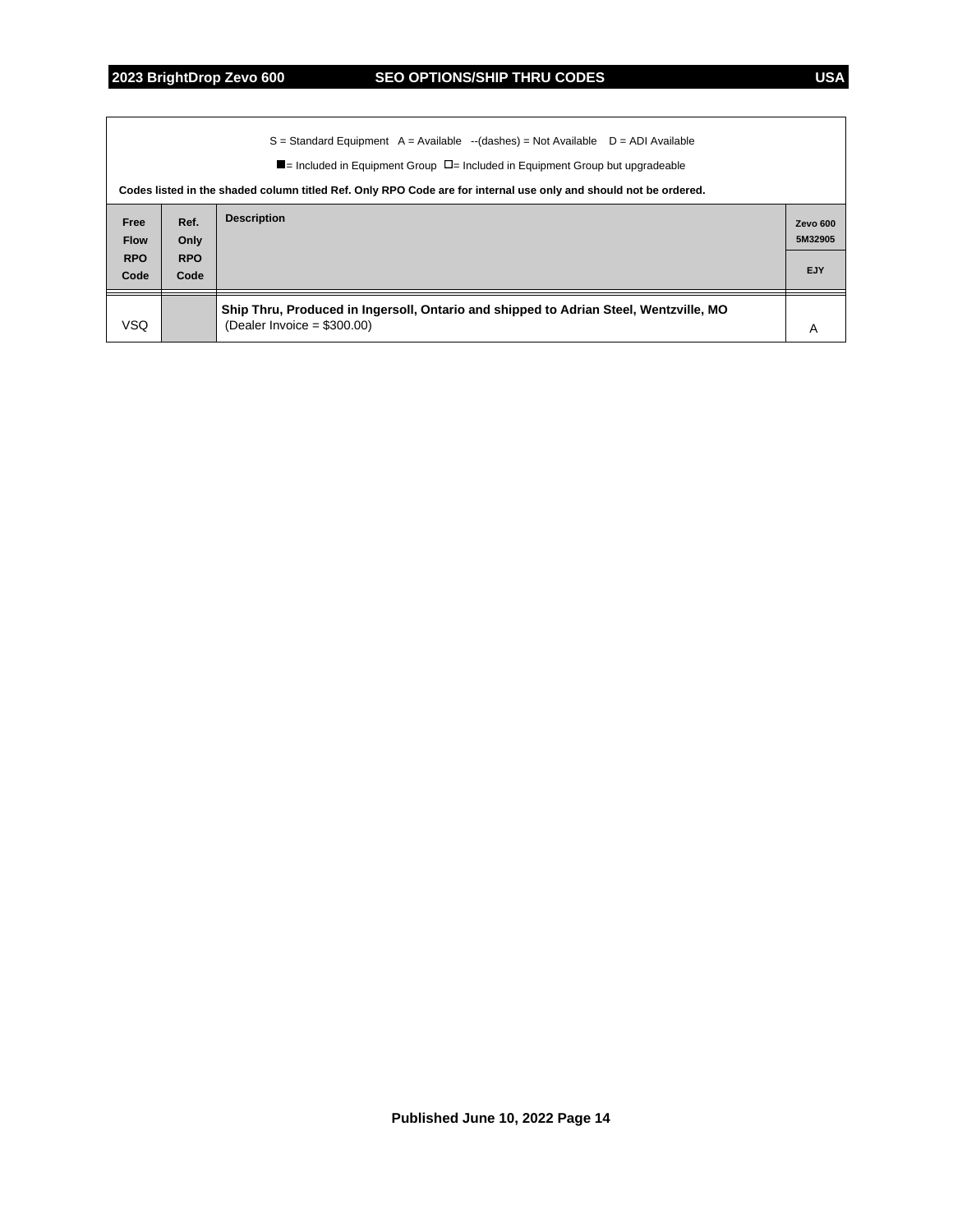|   |   | <b>Specifications</b>                               | 5M32905<br>Zevo 600 |
|---|---|-----------------------------------------------------|---------------------|
|   | Α | Wheelbase                                           | 183.48<br>(4660)    |
|   | В | Overall length                                      | 290<br>(7366)       |
| D | C | Vehicle width (with mirrors)                        | 106.13<br>(2696)    |
|   |   | Vehicle width (without mirrors)                     | 86.52<br>(2198)     |
|   | D | <b>Overall height</b>                               | 107.93<br>(2741)    |
|   |   | Overall height with shark fin<br>lantenna           | 108.87<br>(2765)    |
|   |   | Overall height with mast<br>antenna                 | 117.42<br>(2982)    |
|   |   | <b>Ground clearance</b>                             | 7.38<br>(187)       |
|   |   | Overhang, front                                     | 33.99<br>(863)      |
|   |   | Overhang, rear                                      | 72.57<br>(1843)     |
|   |   | Internal cargo area length                          | 168.8<br>(4288)     |
|   |   | Internal cargo area width, wall to<br>wall          | 83.68<br>(2125)     |
|   |   | Internal cargo area width,<br>between wheel housing | 53.53<br>(1360)     |
|   |   | Internal cargo area height                          | 82<br>(2083)        |
|   |   | Head room, cargo area (door<br>open)                | 71.59<br>(1818)     |
|   |   | Bulkhead access with door open<br>(width)           | 28.48<br>(723)      |
|   |   | Bulkhead access with door open<br>(height)          | 75.8<br>(1925)      |
|   |   | Rear cargo access with door<br>open (width)         | 58.05<br>(1474)     |
|   |   | Rear cargo access with door<br>open (height)        | 71.59<br>(1818)     |
|   |   | Curbside door opening width                         | 36.5<br>(927)       |
|   |   |                                                     |                     |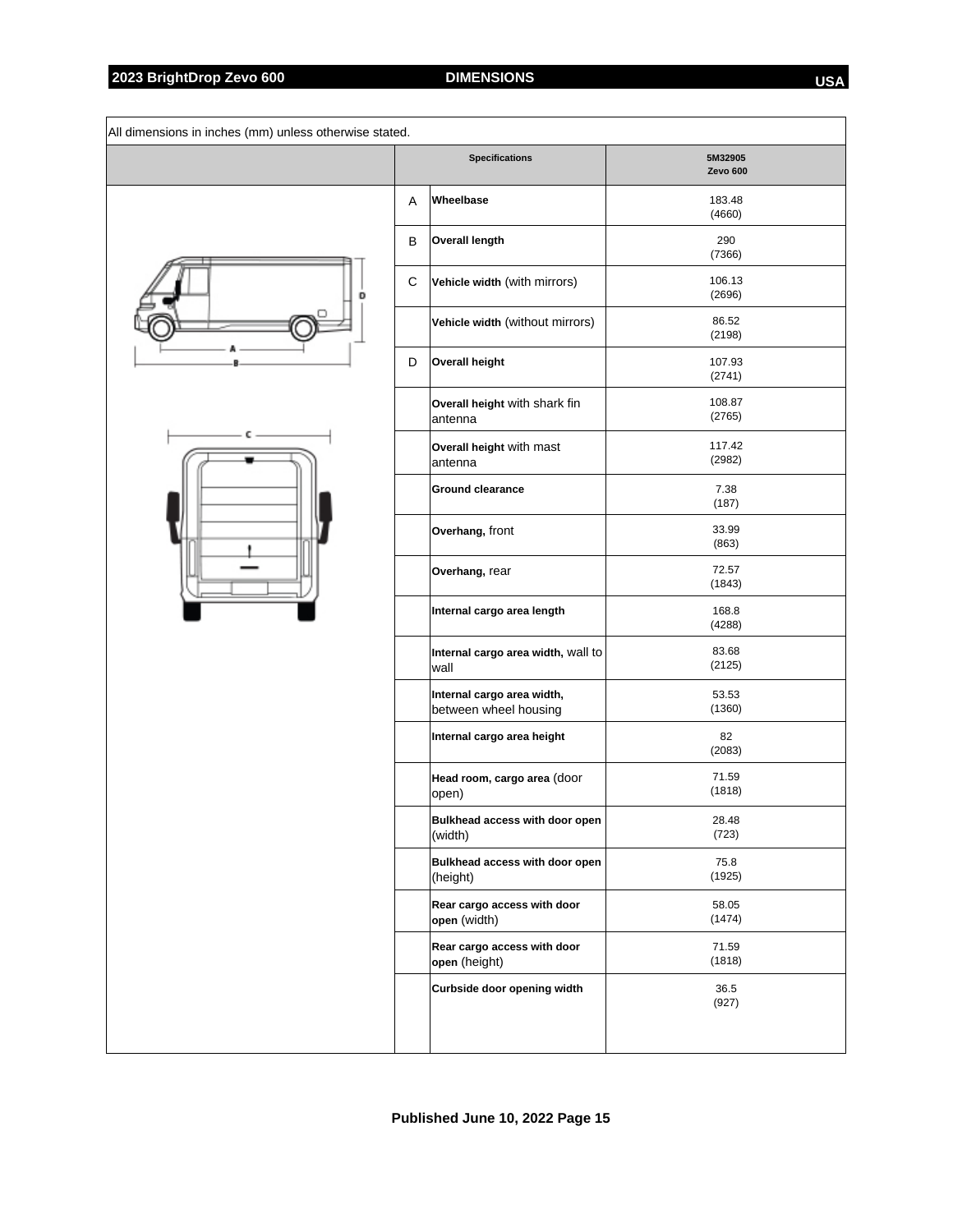r

| All dimensions in inches (mm) unless otherwise stated.                                                                                                                                                   |                                                |                                |
|----------------------------------------------------------------------------------------------------------------------------------------------------------------------------------------------------------|------------------------------------------------|--------------------------------|
|                                                                                                                                                                                                          | <b>Specifications</b>                          | 5M32905<br>Zevo <sub>600</sub> |
|                                                                                                                                                                                                          | <b>Curbside step, height to ground</b>         | 15.49<br>(393)                 |
|                                                                                                                                                                                                          | Curbside step, depth                           | 12.4<br>(315)                  |
|                                                                                                                                                                                                          | Cargo floor, height to ground                  | 26.43<br>(671)                 |
|                                                                                                                                                                                                          | Rear step bumper, height to<br>ground          | 17.82<br>(453)                 |
|                                                                                                                                                                                                          | Charge port, height to ground                  | 35.05<br>(890)                 |
|                                                                                                                                                                                                          | Charge port. distance to end of<br>step bumper | 48.87<br>(1241)                |
| Published dimensions indicated are without optional equipment or accessories. Additional accessories or equipment ordered at the<br>customer's request can result in a minor change in these dimensions. |                                                |                                |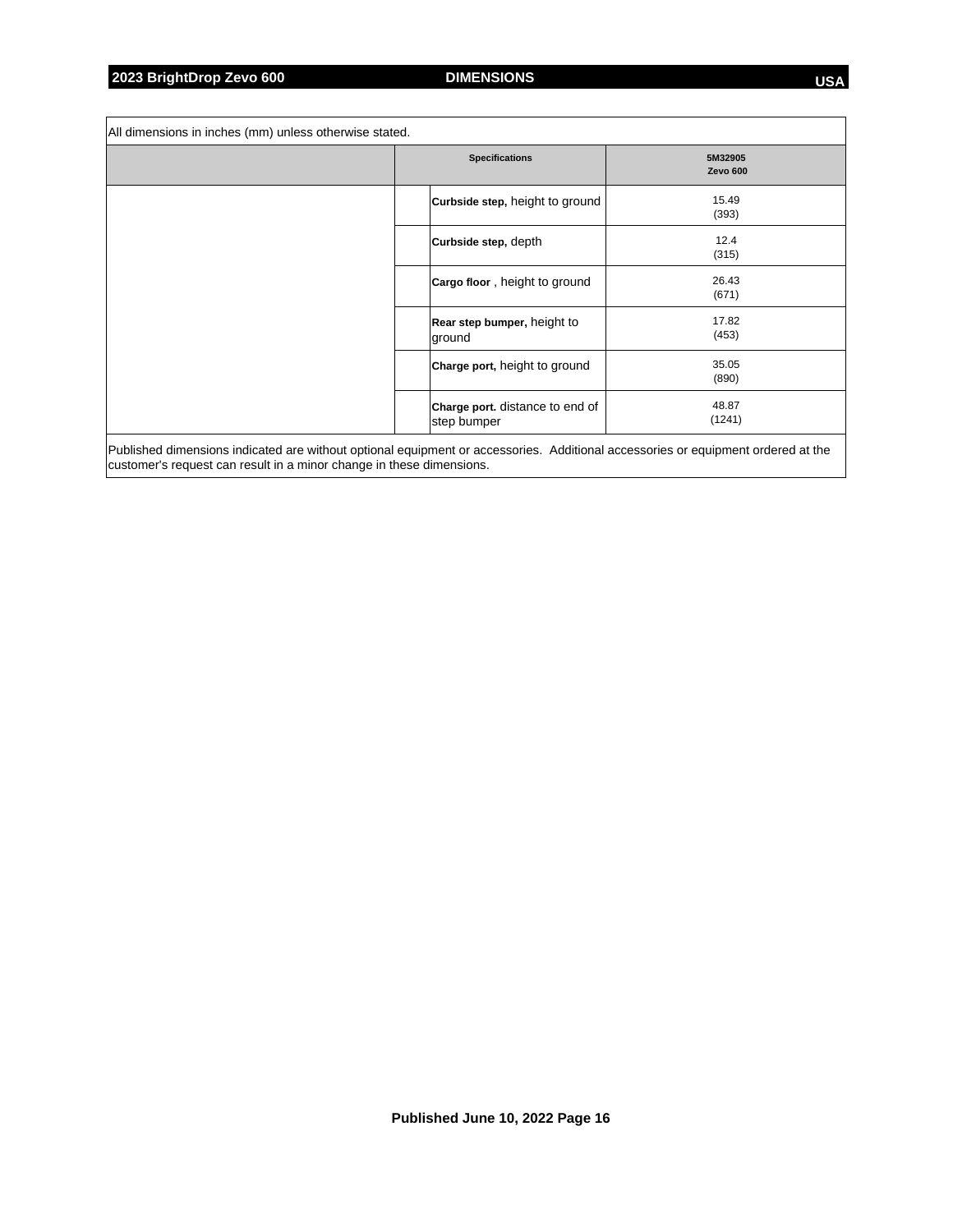**2023 BrightDrop Zevo 600 SPECS USA**

|                                                                   | 5M32905<br><b>Zevo 600</b> |
|-------------------------------------------------------------------|----------------------------|
| <b>Specifications</b>                                             |                            |
| Turning diameter, curb-to-curb, ft. (m)                           | 51.5(15.7)                 |
| Approach angle, front (degrees)                                   | 22.9                       |
| Departure angle, rear (degrees)                                   | 12.4                       |
| <b>Capacities</b>                                                 |                            |
| Curb weight (C5F), lbs. (kg)                                      | 8466 (3840)                |
| Curb weight (C7E), lbs. (kg)                                      | 8483 (3848)                |
| Cargo volume, cu. ft. (liters)                                    | 619.0 (17528.2)            |
| Payload (C5F), lbs. (kg)                                          | 1450 (658)                 |
| Payload, Minimum, with all optional<br>equipment (C5F), lbs. (kg) | 1280 (581)                 |
| Payload (C7E), lbs. (kg)                                          | 2440 (1107)                |
| Payload, Minimum, with all optional<br>equipment (C7E), lbs. (kg) | 2290 (1039)                |
| Gross Vehicle Weight Rating (GVWR) (C5F),<br>lbs. (kg)            | 9990 (4531)                |
| Gross Vehicle Weight Rating (GVWR) (C7E),<br>$ $ lbs. $(kg)$      | 11000 (4990)               |
| Front Gross Axle Weight Rating (GAWR), Ibs.<br>(kg)               | 5291 (2400)                |
| Rear Gross Axle Weight Rating (GAWR), Ibs.<br>(kg)                | 6172 (2800)                |

**Published June 10, 2022 Page 17**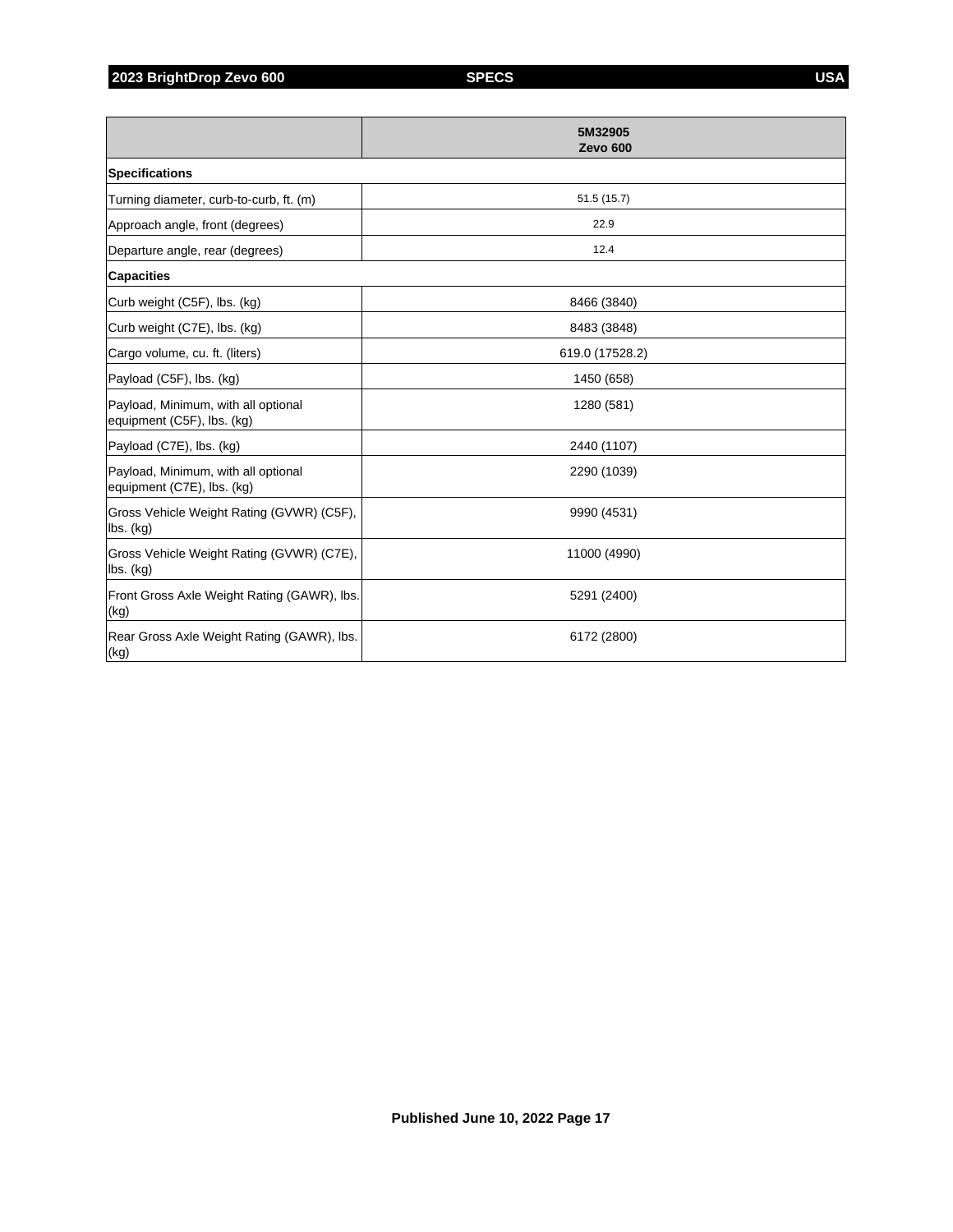**2023 BrightDrop Zevo 600 WHEELS USA**

| <b>PYN</b><br>Wheels, 17" (43.2 cm) steel, Black-painted |
|----------------------------------------------------------|
| <b>RSF</b><br>Wheels, 17" (43.2 cm) steel, White-painted |

**Published June 10, 2022 Page 18**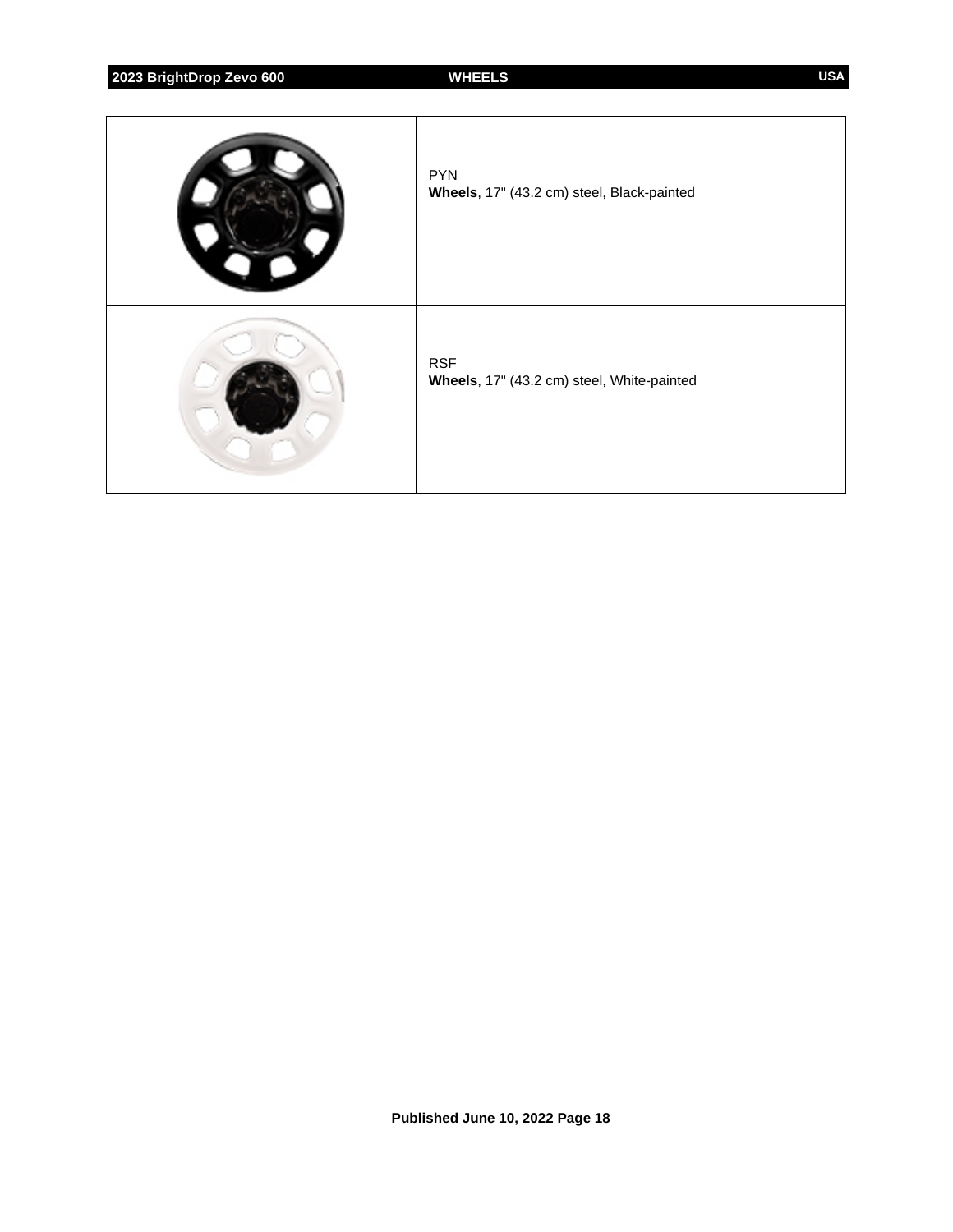| <b>Option Code</b>            | <b>Description</b>                                                                         |
|-------------------------------|--------------------------------------------------------------------------------------------|
| 379                           | Seat belt color, Orange                                                                    |
| 5H1                           | Key system                                                                                 |
| 719                           | Seat belt color, Black                                                                     |
| A <sub>2</sub> U              | Seat adjuster, driver 6-way manual                                                         |
| A50                           | Seat, front bucket                                                                         |
| A70                           | Seat belt, driver                                                                          |
| <b>AEO</b>                    | Seat belt pretensioner                                                                     |
| <b>AIA</b>                    | Seat belt, front passenger jump seat                                                       |
| <b>AKP</b>                    | Glass, solar absorbing                                                                     |
| AR4                           | Airbags, dual-stage frontal, roof-rail side-impact and side-impact seat-mounted for driver |
| AR <sub>8</sub>               | Airbags, roof-rail side-impact and side-impact seat-mounted for front passenger jump seat  |
| AS <sub>1</sub>               | <b>Active Safety Package 1</b>                                                             |
| AS <sub>2</sub>               | <b>Active Safety Package 2</b>                                                             |
| <b>ASP</b>                    | Seat, front passenger jump                                                                 |
| <b>ASV</b>                    | Sensor, humidity                                                                           |
| <b>ATH</b>                    | <b>Remote Keyless Entry</b>                                                                |
| <b>AYW</b>                    | Bulkhead door, manual open/close                                                           |
| BG <sub>3</sub>               | Floor covering, cargo area, composite                                                      |
| <b>BHA</b>                    | Bulkhead door, automatic open/manual close                                                 |
| <b>BTV</b>                    | Remote vehicle starter system                                                              |
| C <sub>5F</sub>               | GVWR, 9990 lbs. (4531 kg)                                                                  |
| C68                           | Air conditioning, automatic climate control                                                |
| C7E                           | GVWR, 11,000 lbs. (4990 kg)                                                                |
| CC4                           | Roof, cargo area                                                                           |
| CE <sub>1</sub>               | Wipers, front intermittent, Rainsense                                                      |
| <b>CTT</b>                    | <b>Rear Guidance</b>                                                                       |
| D <sub>5</sub> W              | Cargo door, roll-up, rear                                                                  |
| <b>DFB</b>                    | Mirrors, outside, heated, power-adjustable                                                 |
| <b>DFC</b>                    | Mirrors, outside, heated, power-adjustable                                                 |
| <b>EPH</b>                    | <b>Electronic Precision Shift</b>                                                          |
| <b>ETJ</b>                    | <b>Battery, Ultium</b>                                                                     |
| FE9                           | <b>Emissions, Federal requirements</b>                                                     |
| <b>FEX</b>                    | <b>Commercial Equipment Package/White Exterior</b>                                         |
| <b>FSE</b><br>HS <sub>1</sub> | Spare fuse kit<br><b>Safety Alert Seat</b>                                                 |
| <b>IOK</b>                    | Audio system, Infotainment system                                                          |
| <b>J77</b>                    | Brake, electronic parking                                                                  |
| <b>JSV</b>                    | Brakes, 17" front and rear sliding caliper disc                                            |
| K28                           | Charging module, 11.5 kW high-voltage                                                      |
| K34                           | <b>Cruise control</b>                                                                      |
| K4F                           | Battery, 12-volt with rundown protection                                                   |
| <b>KAG</b>                    | Seat, heated driver cushion and seatback                                                   |
| KH8                           | Power outlet, auxiliary                                                                    |
| KI3                           | Steering wheel, heated                                                                     |
| KI4                           | Power outlets, two, 110-volt                                                               |
| <b>KSG</b>                    | <b>Adaptive Cruise Control</b>                                                             |
| <b>KYR</b>                    | Governor, vehicle speed sensor                                                             |
| <b>KYW</b>                    | Governor, vehicle speed sensor                                                             |
|                               |                                                                                            |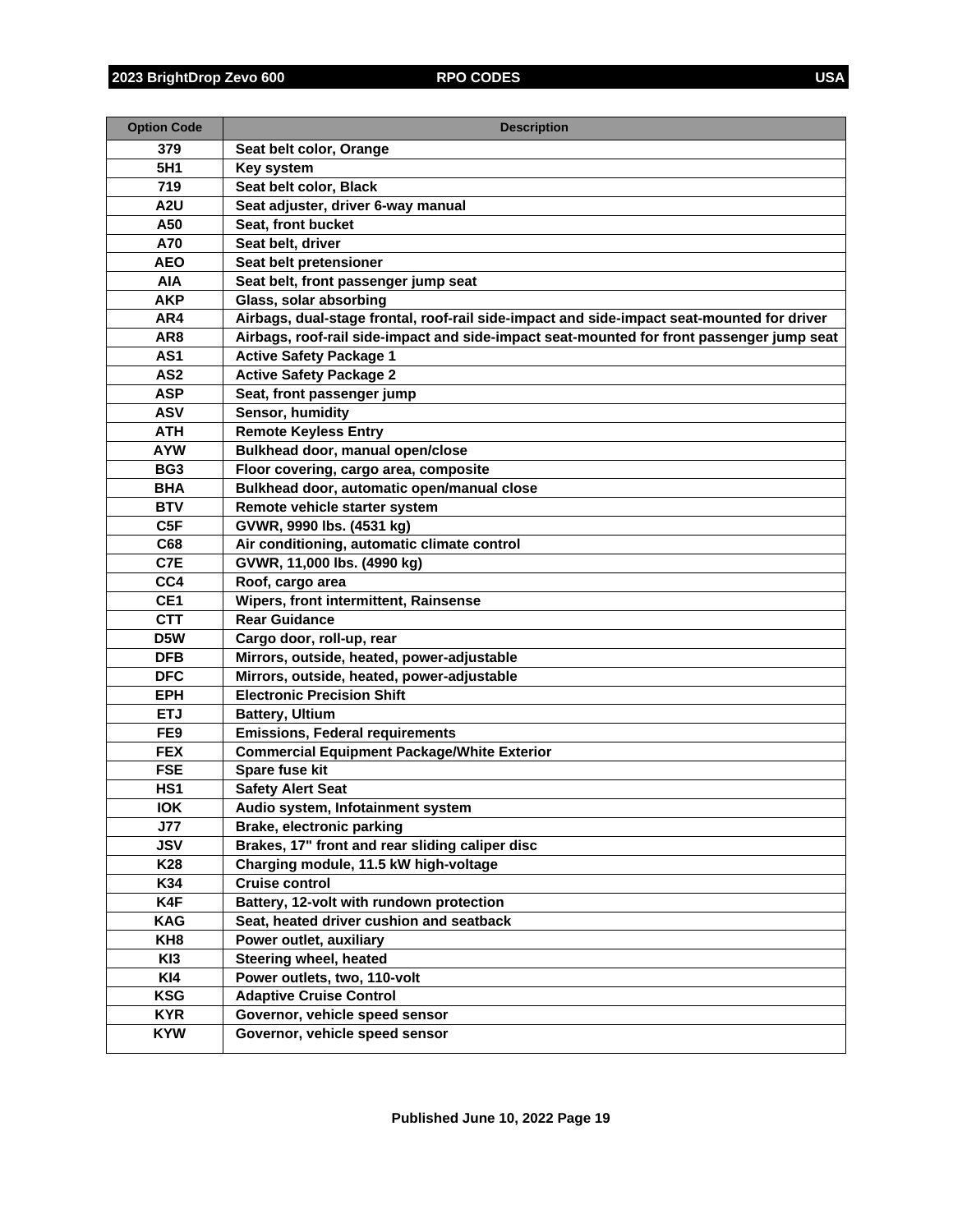| <b>Option Code</b>       | <b>Description</b>                                                                                                                                                       |
|--------------------------|--------------------------------------------------------------------------------------------------------------------------------------------------------------------------|
| NE <sub>1</sub>          | Emissions, Connecticut, Delaware, Maine, Maryland, Massachusetts, New Jersey, New<br>York, Oregon, Pennsylvania, Rhode Island, Vermont and Washington state requirements |
| NF <sub>6</sub>          | Emission system zero emission vehicle (ZEV)                                                                                                                              |
| NK <sub>5</sub>          | <b>Steering wheel</b>                                                                                                                                                    |
| NP <sub>5</sub>          | Steering wheel, leather-wrapped                                                                                                                                          |
| NZ4                      | Wheel, 17" (43.2 cm) steel spare                                                                                                                                         |
| P <sub>1</sub> S         | <b>OnStar, Additional 21 months of OnStar Assurance</b>                                                                                                                  |
| P <sub>1</sub> T         | OnStar, Additional 33 months of OnStar Assurance                                                                                                                         |
| P8N                      | Drive unit, rear                                                                                                                                                         |
| <b>PCH</b>               | <b>Heat Package</b>                                                                                                                                                      |
| <b>PCL</b>               | <b>Exterior Light Package</b>                                                                                                                                            |
| <b>PCM</b>               | <b>Commercial Equipment Package/Black Exterior</b>                                                                                                                       |
| <b>PYN</b>               | Wheels, 17" (43.2 cm) steel                                                                                                                                              |
| PZ8                      | <b>Step Bumper View</b>                                                                                                                                                  |
| Q8E                      | <b>Mechanical jack with tools</b>                                                                                                                                        |
| QHQ                      | Tires, LT245/75R17E all-season, blackwall                                                                                                                                |
| R <sub>6</sub> S         | Towing Reimbursement Plan, 3 years/36,000 miles                                                                                                                          |
| <b>RSF</b>               | Wheels, 17" (43.2 cm) steel                                                                                                                                              |
| <b>RUF</b><br><b>S80</b> | Wheel, 17" (43.2 cm) steel spare<br>Drive unit, front                                                                                                                    |
| <b>T83</b>               |                                                                                                                                                                          |
| T8Z                      | Headlamp control, automatic on and off<br><b>Buckle to Drive</b>                                                                                                         |
| TD1                      | Safety reflector triangle kit                                                                                                                                            |
| TQ <sub>5</sub>          | <b>IntelliBeam</b>                                                                                                                                                       |
| <b>U05</b>               | Horn, dual-note                                                                                                                                                          |
| <b>U80</b>               | Compass, digital                                                                                                                                                         |
| <b>UBJ</b>               | USB ports, 2                                                                                                                                                             |
| UD <sub>5</sub>          | <b>Front and Rear Park Assist</b>                                                                                                                                        |
| <b>UDV</b>               | <b>Driver Information Center</b>                                                                                                                                         |
| UE <sub>1</sub>          | <b>OnStar</b>                                                                                                                                                            |
| UE4                      | <b>Following Distance Indicator</b>                                                                                                                                      |
| <b>UEU</b>               | <b>Forward Collision Alert</b>                                                                                                                                           |
| UF <sub>2</sub>          | Lamp, exterior                                                                                                                                                           |
| <b>UFA</b>               | Outside temperature display                                                                                                                                              |
| <b>UFB</b>               | <b>Rear Cross Traffic Braking</b>                                                                                                                                        |
| <b>UGN</b>               | <b>Enhanced Automatic Emergency Braking</b>                                                                                                                              |
| <b>UHX</b>               | Lane Keep Assist                                                                                                                                                         |
| <b>UHY</b>               | <b>Automatic Emergency Braking</b>                                                                                                                                       |
| <b>UIT</b>               | <b>LED Reflective Windshield Collision Alert</b>                                                                                                                         |
| <b>UJN</b>               | <b>Tire Pressure Monitor System</b>                                                                                                                                      |
| <b>UKI</b>               | <b>Blind Zone Steering Assist</b>                                                                                                                                        |
| <b>UKJ</b>               | <b>Front Pedestrian Braking</b>                                                                                                                                          |
| <b>UQF</b>               | Audio system feature, 2-speaker system                                                                                                                                   |
| <b>UTJ</b>               | Theft deterrent system                                                                                                                                                   |
| <b>UTU</b>               | Theft deterrent sensor, vehicle inclination                                                                                                                              |
| <b>UTV</b>               | Theft deterrent sensor, cargo area interior movement                                                                                                                     |
| UV <sub>2</sub>          | <b>HD Surround Vision</b>                                                                                                                                                |
| <b>UVB</b>               | <b>HD Rear Vision Camera</b>                                                                                                                                             |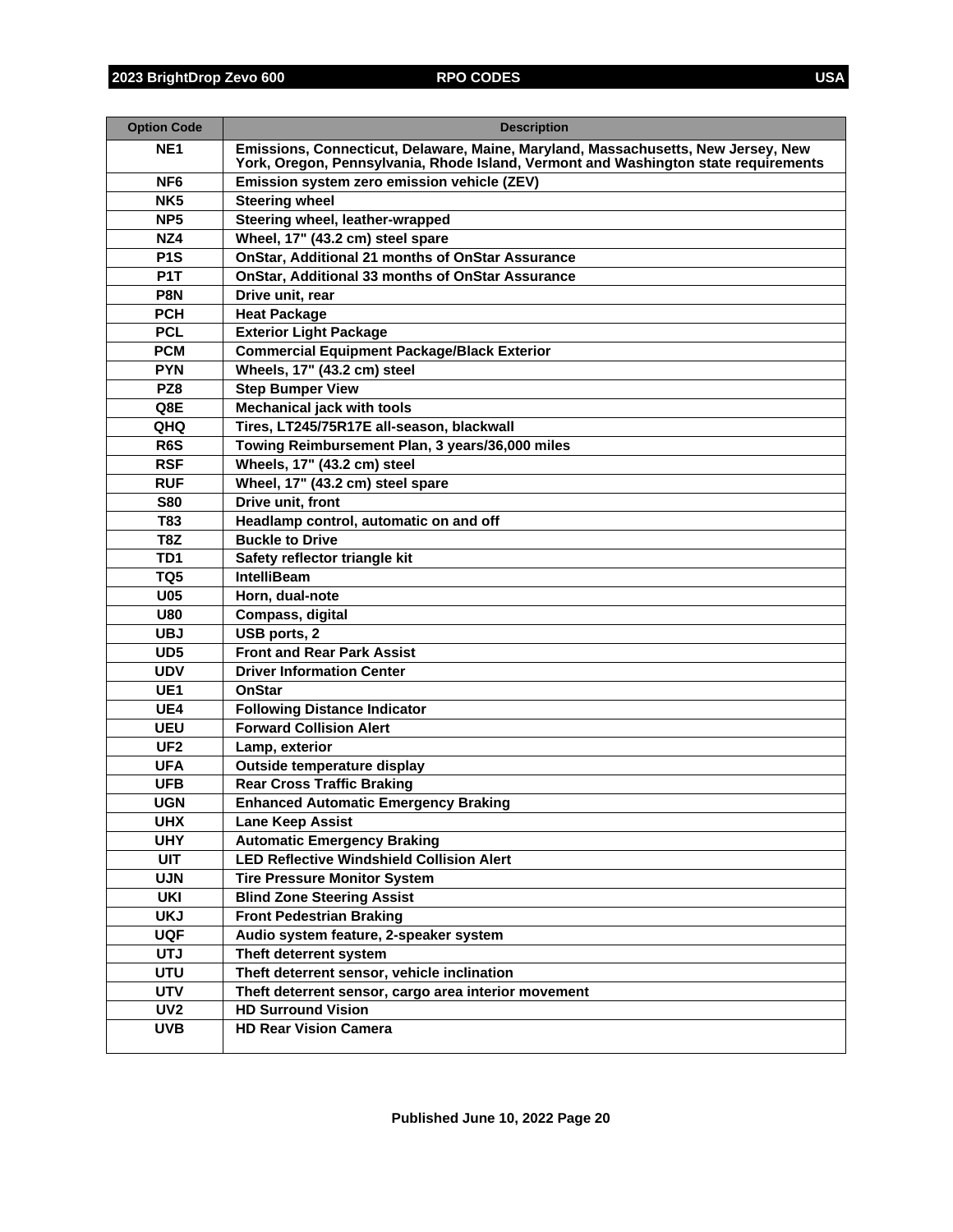| <b>Option Code</b> | <b>Description</b>                                                                    |
|--------------------|---------------------------------------------------------------------------------------|
| <b>UVZ</b>         | <b>Reverse Automatic Braking</b>                                                      |
| VH4                | Splash quards, rear                                                                   |
| <b>VHM</b>         | Vehicle health management                                                             |
| VK <sub>3</sub>    | License plate front mounting package                                                  |
| VS <sub>1</sub>    | <b>First aid kit</b>                                                                  |
| VS <sub>6</sub>    | Fire extinguisher, 1.5 kg                                                             |
| VSQ                | Ship Thru, Produced in Ingersoll, Ontario and shipped to Adrian Steel, Wentzville, MO |
| VV4                | Wi-Fi Hotspot capable                                                                 |
| <b>WLD</b>         | Window, remote express-down, driver-only                                              |
| <b>XFD</b>         | Chassis drive line, All-Wheel Drive (AWD), electric front                             |
| <b>XRJ</b>         | <b>Ultium Drive System</b>                                                            |
| YF <sub>5</sub>    | <b>Emissions, California state requirements</b>                                       |
| <b>ZHQ</b>         | Tire, spare LT245/75R17E all-season, blackwall                                        |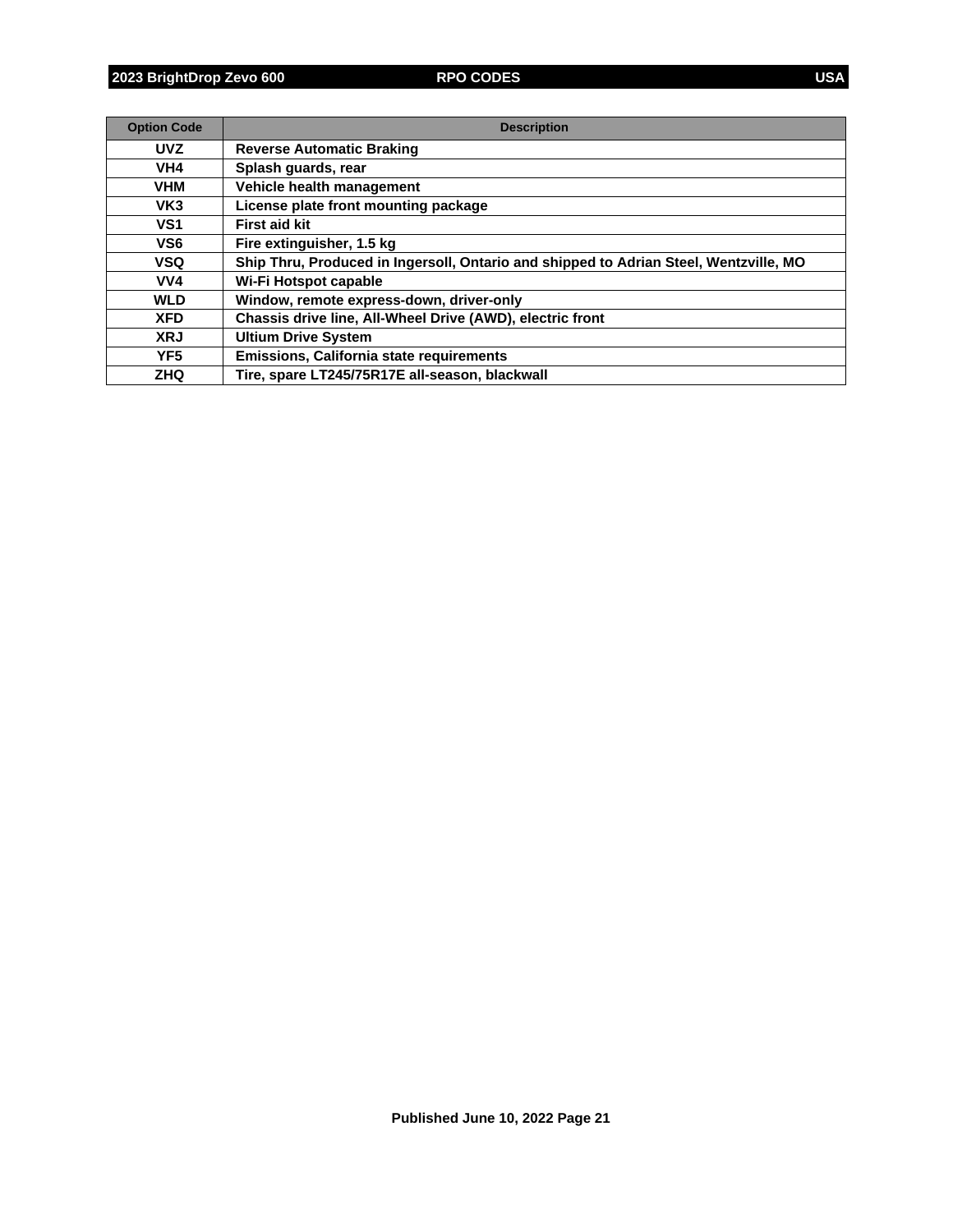## **Updates for Zevo 600**

#### **Week of 6/13/2022**

Effective 6/13/2022, the following changes will be made to the Vehicle Order Guide:

• Interior section-(AS2) Active Safety Package 2, updated extended description to now read "includes (KSG) Adaptive Cruise Control, (UV2) HD Surround Vision, (UGN) Enhanced Automatic Emergency Braking and (UVZ) Reverse Automatic Braking".

• Interior section-Added (P1S) OnStar, Additional 21 months of OnStar Assurance. Provides up to 21 months of OnStar Assurance service in addition to the 3 months of complimentary Safety and Security coverage that is included in the price of the vehicle. Total Fleet OnStar service duration is up to 24 months. OnStar plan, working electrical system, cell reception and GPS signal required. OnStar links to emergency services. See OnStar.com/BusinessSolutions for details and limitations. It is "A" on EJY with a footnote that reads "Requires (UE1) OnStar. Fleet or Government order types only. Not available with P1T or a ship-to of Guam, Puerto Rico or the Virgin Islands."

• Interior section-Added (P1T) OnStar, Additional 33 months of OnStar Assurance. Provides up to 33 months of OnStar Assurance service in addition to the 3 months of complimentary Safety and Security coverage that is included in the price of the vehicle. Total Fleet OnStar service duration is up to 36 months. OnStar plan, working electrical system, cell reception and GPS signal required. OnStar links to emergency services. See OnStar.com/BusinessSolutions for details and limitations. It is "A" on EJY with a footnote that reads "Requires (UE1) OnStar. Fleet or Government order types only. Not available with P1S or a ship-to of Guam, Puerto Rico or the Virgin Islands."

• Interior section-Deleted (UKK) Rear Pedestrian Alert.

• Exterior section-(Q8E) Mechanical jack with tools, added a footnote 1 to EJY that reads "Required for Rhode Island ship-to-state."

#### **Week of 5/16/2022**

Effective 5/16/2022, the following changes will be made to the Vehicle Order Guide:

• Interior section-(VS6) Fire extinguisher, 1.5 kg with mount, updated footnote 1 to now read "Included with (PCM) Commercial Equipment Package/Black Exterior or (FEX) Commercial Equipment Package/White Exterior."

• Mechanical section-(C7E) GVWR, 11,000 lbs. (4990 kg), includes (TD1) safety reflector triangle kit and (VS6) fire extinguisher, updated description to now read "GVWR, 11,000 lbs. (4990 kg)". Also added a footnote that reads "Requires (TD1) safety reflector triangle kit and (VS6) fire extinguisher."

• Mechanical section-Added (R6S) Towing Reimbursement Plan, 3 years/36,000 miles, BrightDrop will reimburse customer for actual and reasonable towing expenses for warrantable repairs for a period of 3 years or 36,000 miles, whichever comes first. Coverage begins on the date the vehicle is first delivered and ends at the expiration of the coverage period. It is "A" on EJY.